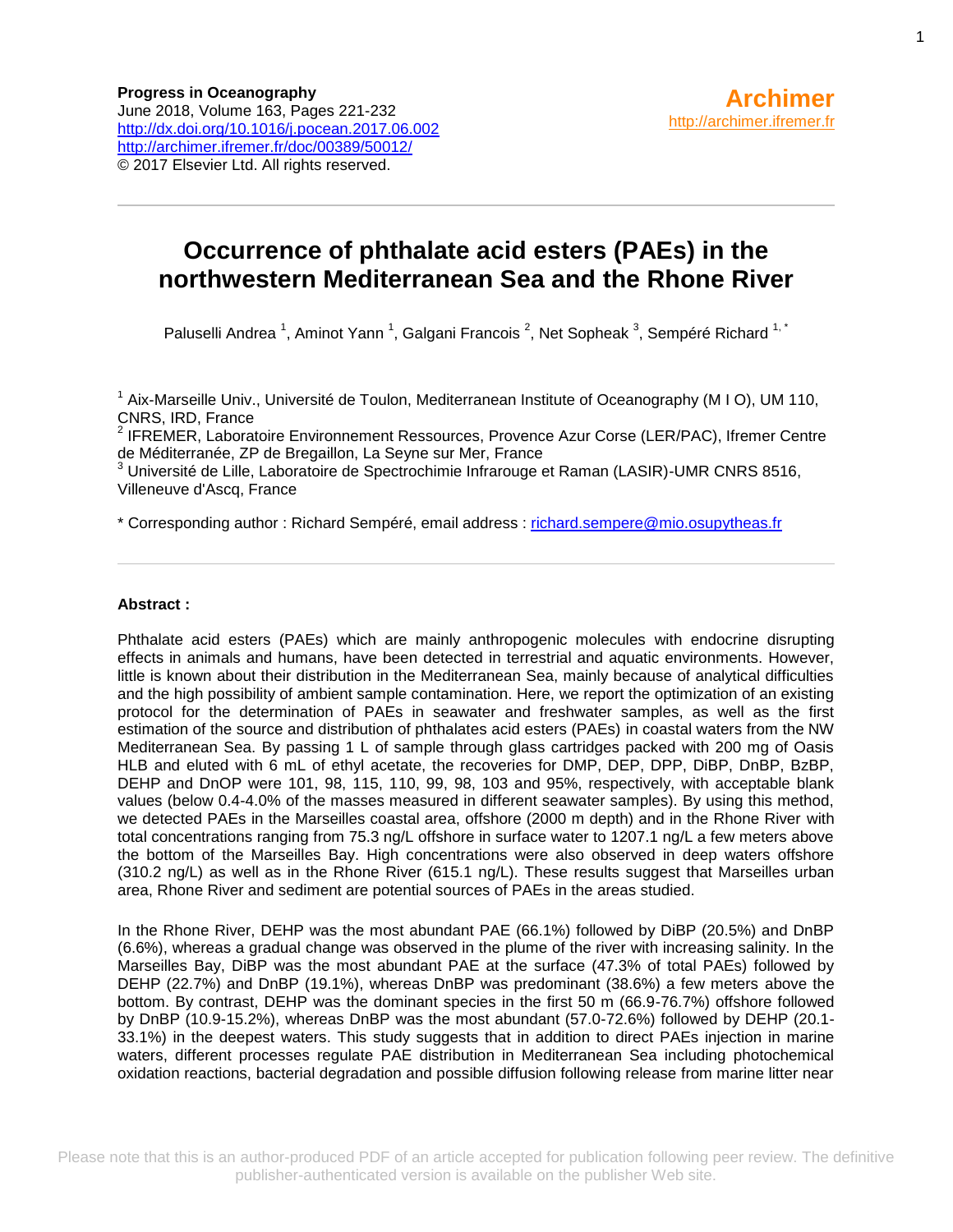the bottom.

### **Highlights**

► First estimation of DMP, DEP, DiBP, DnBP, BzBP and DEHP concentration at Bay of Marseilles, northwestern Mediterranean Sea, Rhone River plume. ► First vertical profile (0-1500 m) of PAEs in offshore water. ► Variation of PAE composition from surface to the bottom water and from salinity value of 0 to 28. ► High DnBP concentration close to deep and bottom water probably for resuspension of PAE-rich sediments. ► Optimization of method for PAE detection at trace levels.

**Keywords** : Phthalates, DEHP, DMP, dissolved organic matter, endocrine disruptors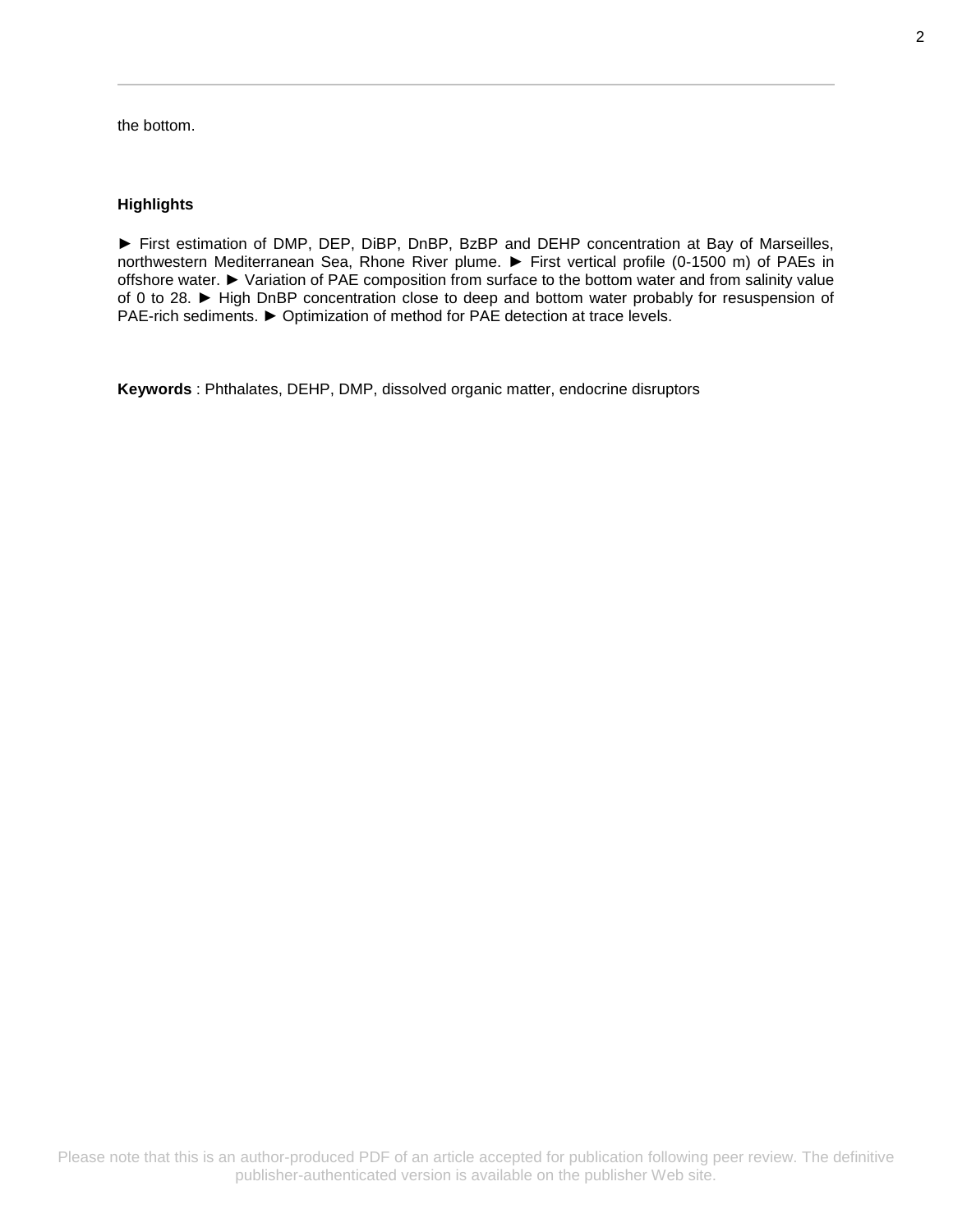### **1. Introduction**

Phthalates or phthalic acid ester (PAEs) with low volatility and low water solubility are colorless and odorless. They are mainly produced by anthropogenic activity such as the manufacture and processing of plastic products (Simoneit et al., 2005; Serôdio and Nogueria, 2006; Lyche et al., 2009). Their annual production reached 8 million tons in 2011 (Net et al., 2015 and references therein) and they represent approximately 70% of the world consumption of plasticizer in 2014 (CEH, 2015). The structure of PAEs consists of a di-alkyl ester of *o*-benzenedicarboxylic acid. The most commercially significant PAEs, sorted by increasing number of carbons in the ester side chains, are dimethyl phthalate (DMP), diethyl phthalate (DEP), di-n-butyl phthalate (DnBP), benzylbutyl phthalate (BzBP), di-ethylhexyl phthalate (DEHP) and di-n-octyl phthalate (DnOP) the later being the most abundant (Holahan and Smith, 2015). PAEs of lower molecular weight are used as essential components of solvents, adhesives, waxes, pharmaceutical products, insecticide materials and cosmetics, whereas PAEs of higher molecular weight are instead used to improve the flexibility and handling of industrial materials (IARC, 2000; Halden, 2010). PAEs are mixed with the polymers and are not covalently bound to them. During aging, they are likely to migrate out of the plastic and to be released directly into the environment or inside an animal's stomach or tissue (Andrady, 2011).

As widely used compounds, PAEs are ubiquitous in terrestrial, marine and atmospheric environments (Xie et al., 2007; Fu et al., 2013; Dargnat et al., 2009; Gao et al., 2014; Staples et al., 1997; Net et al., 2014; 2015a-b; Wang et al., 2014). PAEs have been detected in surface seawater (Turner and Rawling, 2000; Horn et al., 2004; Brossa et al., 2005), in indoor air (Becker et al., 2004), in urban environments in soils (Ferreira and Morita, 2012), in urban lakes (Zeng et al., 2008), in drinking water (Yang et al., 2014), in terrestrial and marine remote aerosols (Xie et al., 2006, 2007; Fu et al., 2008, 2009, 2013), and in marine sediment, as well as in biota, including several aquatic species (Wofford et al., 1981), algae (Gao and Chi, 2015), and the tissues of mammals (Staples et al., 1997) and humans (Liou et al., 2014). PAEs can be degraded by some microalgal species (Gao and Chi, 2015), fish and shellfish (Munshi et al., 2013), bacteria (Chang et al., 2004) and intracellular and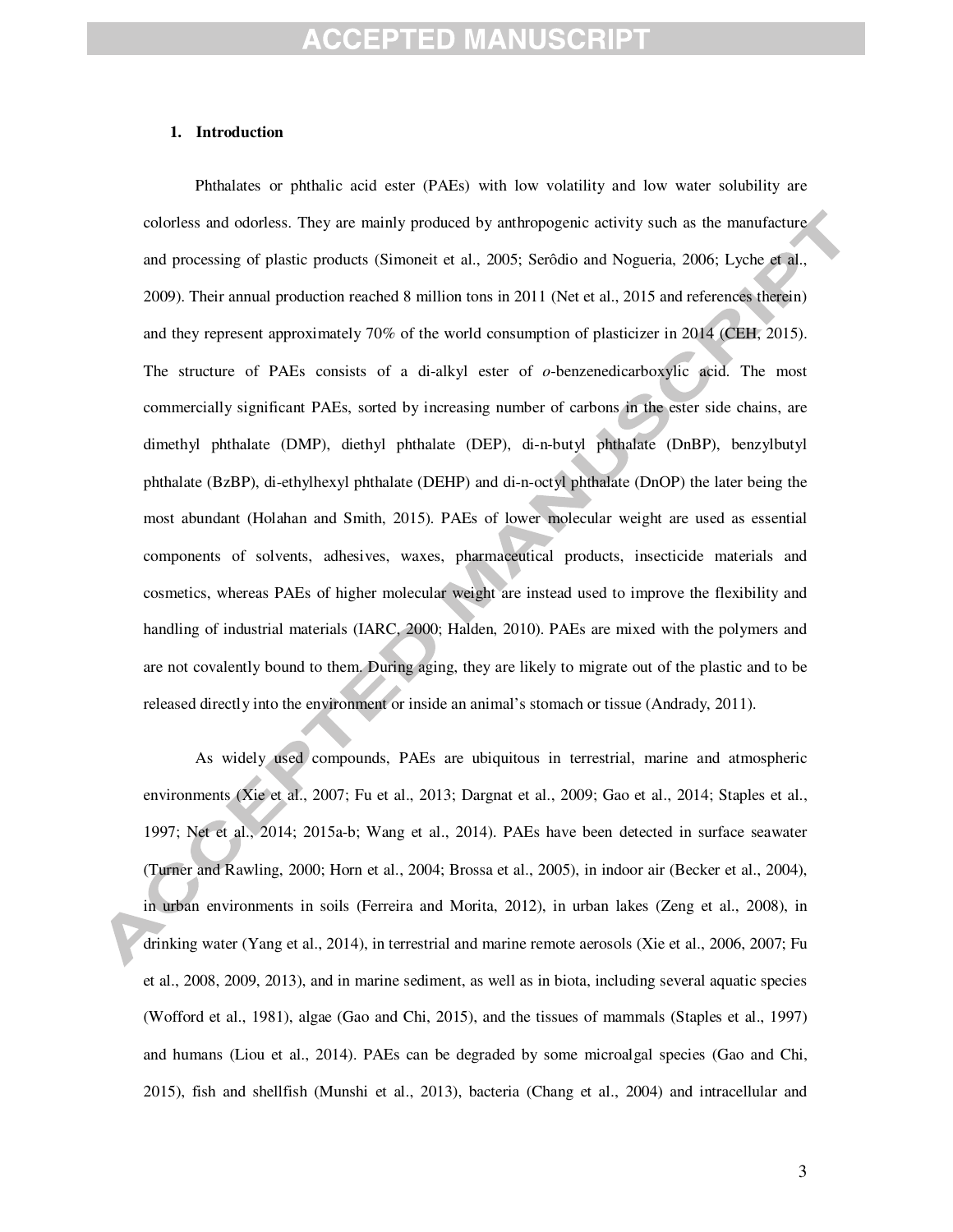extracellular algal enzymes (Gao and Chi, 2015) as well as by the combined action of UV and  $H_2O_2$ (Xu et al., 2007). PAEs are of particular concern to humans since they are considered as emerging environmental contaminants due to the endocrine disruption and carcinogenic effects detected in laboratory animal experiments and in humans (Crisp et al., 1998; Latini, 2005; Kamrin, 2009; Meeker et al., 2009).

The Mediterranean Sea is a semi-enclosed basin covering an area of 2.5 million km<sup>2</sup> with a slow turnover time of  $\sim 80$  years implying a sensitive response to anthropogenic impact (The Mermex group, 2011). Urbanization has been growing particularly along the coastline, with the result of a substantial modification of the coast and adverse effects on the quality of the environment (Pergent, 2012). There is a large range of industrial activities spread all along the Mediterranean basin, and a number of highly industrialized spots that are concentrated mainly in the northwestern Mediterranean Sea (Zorita et al., 2007). All these activities constitute a source of pollution through direct disposal, continental runoff and atmospheric transport (UNEP Chemicals, 2002; The Mermex group, 2011 and references therein). These industrial, agricultural and domestic activities generate a large volume of wastewater, which provides nutrients, trace metals (Cossa et al., 2017, this issue) organic matter, persistent organic pollutants (POPs) and related anthropogenic contaminants such as polycyclic aromatic hydrocarbons (PAHs) and polychlorinated dibenzo-p-dioxins and dibenzofurans (PCDD/Fs) (The Mermex group, 2011; Berrojalbiz et al., 2011; Guigue et al., 2011, 2014; Castro-Jiménez et al., 2008, 2010, 2012) that impact the coastal marine ecosystems. The Mediterranean Sea is also impacted by marine litter and microplastics (Deudero and Alomar, 2015; Cózar et al., 2015; Faure et al., 2015; Pedrotti et al., 2016; Suaria et al., 2016 Schmidt et al., submitted), which can supply PAEs to surrounding waters during their degradation (Andrady, 2011). Although PAEs have already been detected in aquatic environments (Xie et al., 2005; Net et al., 2015), only a few studies have reported the occurrence of individual phthalates in the Mediterranean Sea (Sanchez-Avila et al., 2012; Brossa et al., 2005), and there is no study dealing with the distribution of a complete series of PAEs in the Mediterranean basin, including the sea and rivers, mainly because of analytical difficulties.

Indeed, PAE analysis of environmental samples is a challenging task because of the low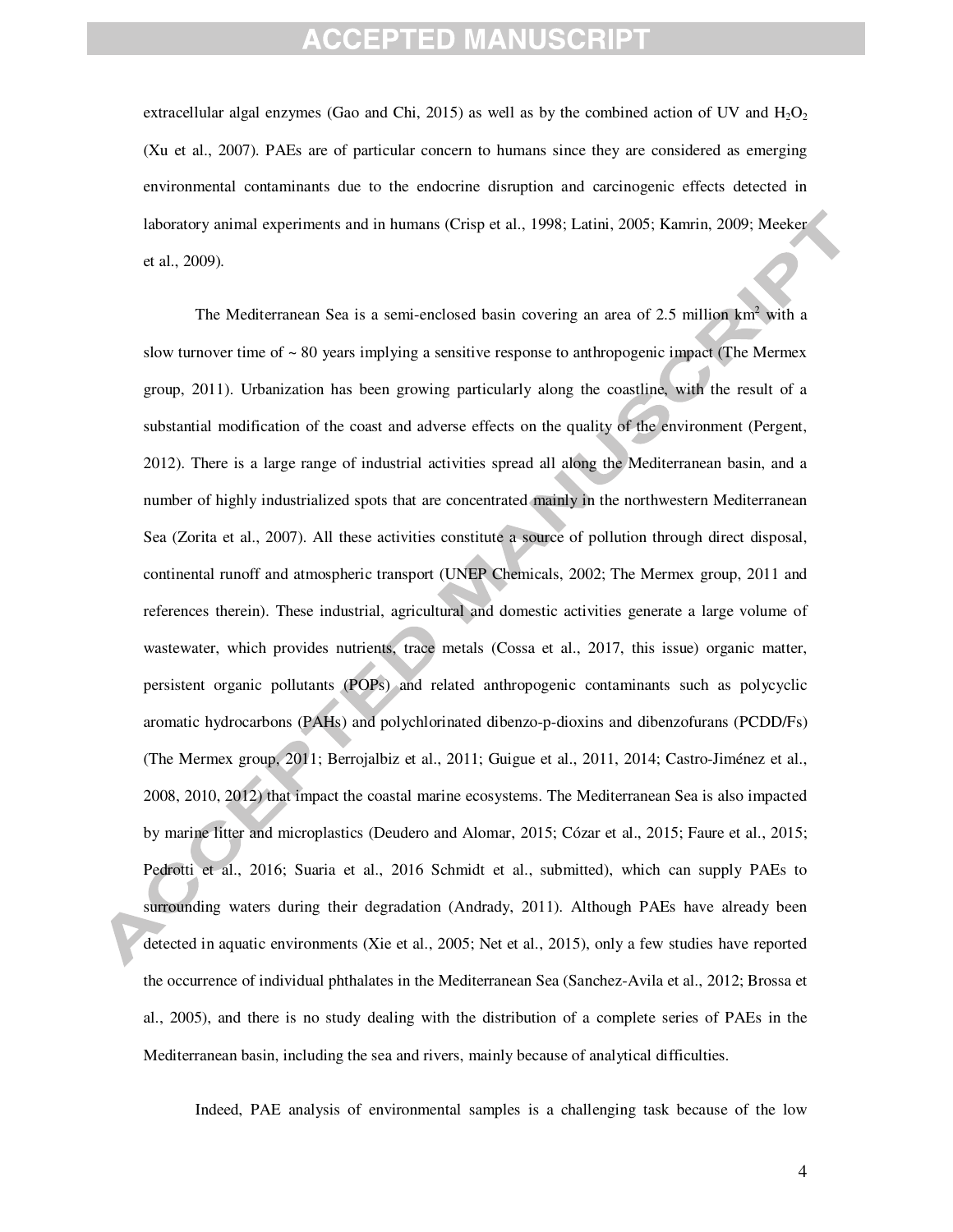concentrations, which is associated with the risk of contamination during sampling and processing in relation with their ubiquity in the laboratory atmosphere, tools, glassware and various containers (Net et al., 2015b and references therein). For environmental waters, several extraction procedures have already been used, including liquid-liquid (EPA, 1996; Zeng et al., 2008a; Li et al., 2013; Gao et al., 2014), solid-liquid (SLE), solid phase (SPE), magnetic (MSPE) dispersive (DSPE), solid phase micro extraction (SPME) (Zhang et al., 2013; Liou et al., 2014; Yang et al., 2014) and high volume sample techniques with PAD-2 resin columns and Soxhlet extractor (Xie et al., 2005). SPE appears to be an appropriate technique for seawater because of its ease of implementation, its ability to save time and solvent (compared to liquid-liquid extraction) and the decreased contamination (Zhang et al., 2013; Liou et al., 2014; Yang et al., 2014; Net et al., 2015b). However, the SPE protocol uses a tube made of polyethylene or polypropylene, which can release DiBP, DnBP and DEHP (Tienpont, 2004, Fasano et al., 2012, Bonini et al., 2008; Paluselli unpublished results). This technique has been used by a great number of reported protocols, concerning the type, amount and conditioning of the phase (Liou et al., 2014; Sanchez-Avila et al., 2011-2012; Yang et al., 2014) and the sample volume as well as the volume and type of solvent (He et al., 2013; Sanchez-Avila et al., 2011-2012; Yang et al., 2014; Liou et al., 2014). Previous protocols have shown a recovery variability ranging from 50-60% to 120-150% (Del Carlo et al., 2008; Wang et al., 2008; He et al., 2013, Sanchez-Avila et al., 2011), especially for DEHP, which ranges from 60-80% (He et al., 2013) to 151% (Sanchez-Avila et al., 2011).

The objectives of this study are to examine, for the first time, the concentration levels and distribution of a homologous series of PAEs in the coastal northwestern Mediterranean Sea. This environmental study was associated with an optimization of a detection protocol for PAEs at trace level in seawater. Based on previous studies (Liou et al., 2014; Gao and Chi, 2015; Yang et al., 2014), conditions for the SPE extraction of PAEs have been modified and optimized for seawater. The method we report here was tested in seawater spiked with authentic standards and then applied to coastal and offshore Mediterranean seawater as well as to Rhone River freshwater in the framework of the 'Particule –MERMEX' project.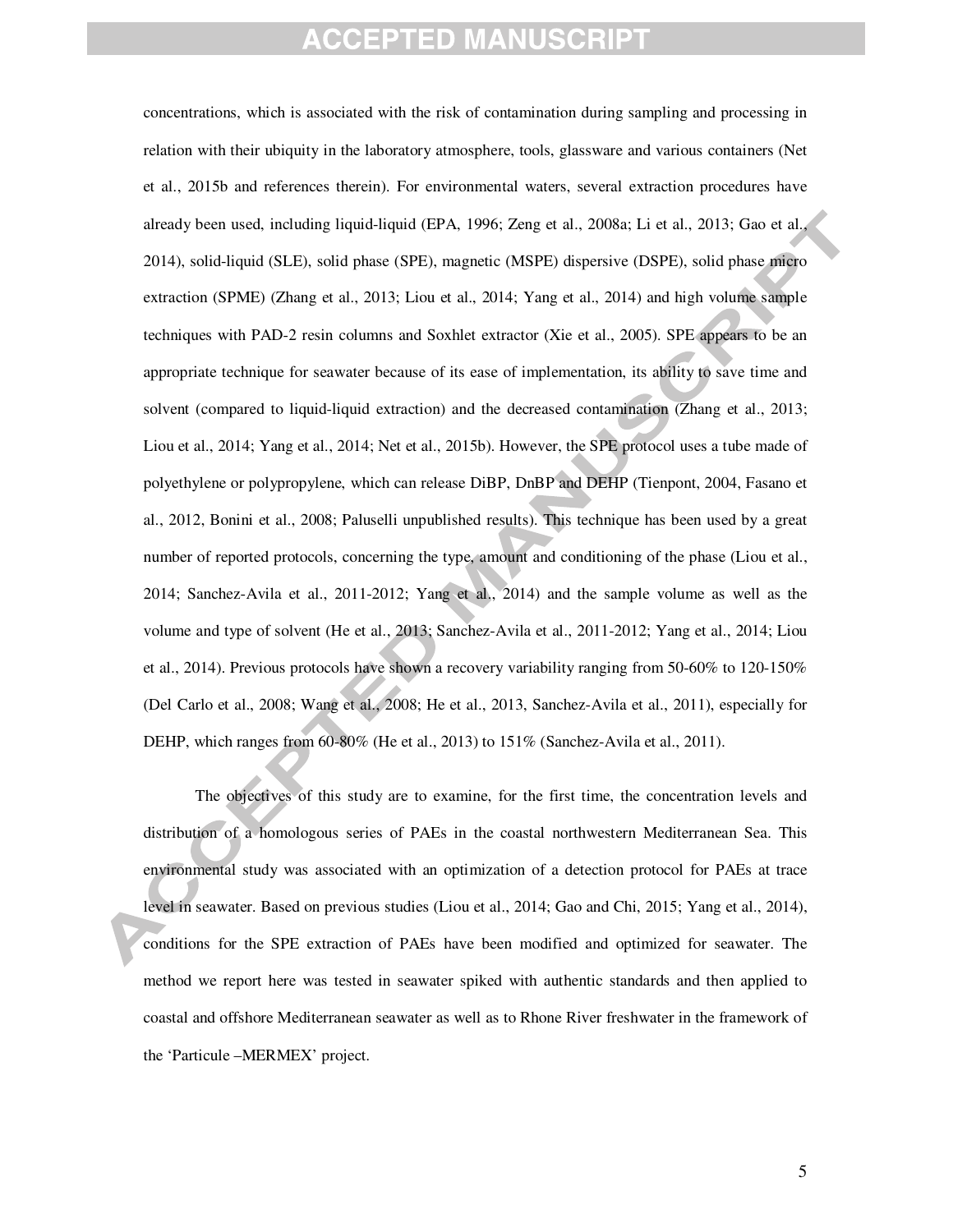### **2. Experimental section**

#### **2.1 Materials and reagents**

The selected phthalates are dimethyl phthalate (DMP), diethyl phthalate (DEP), dipropyl phthalate (DPP), di-isobutyl phthalate (DiBP), di-n-butyl phthalate (DnBP), benzylbutyl phthalate (BzBP), di-ethylhexyl phthalate (DEHP) and di-n-octyl phthalate (DnOP). The deuterated internal standards were DEP-d4, DnBP-d4 and DEHP-d4. All native and labeled standards were of high purity grade (> 98 %) and were purchased from Supelco (Bellefonte, USA). Stock solutions were prepared in hexane and stored in the dark at 4 °C. Working solutions (unlabeled and labeled standards) were prepared by dilution of these solutions to 20 mg/L. All solvents were glass-distilled grade and supplied by Rathburn Chemicals Ltd. (Walkerburn, UK). Ultra-pure water was produced on-site by a Milli-Q system, Millipore (Molsheim, France) with a specific resistivity of 18.2 MΩ.cm (25 °C) and a total organic carbon content of < 2 ppb. The extractions were carried out in controlled air conditions in an ISO class 6 cleanroom (temperature: 22 °C; SAS pressure: +15 Pa; SAS brewing rate: 30 vol/h; lab pressure: +30 Pa; brewing rate: 50 vol/h). All material was produced in borosilicate glass and that was previously kept in an acid bath overnight (10 % hydrochloric acid), rinsed with ultrapure water, combusted at 450 °C for 6 hours and rinsed with methanol and dichloromethane just before use.

### **2.2 Solid phase extraction (SPE)**

 The protocol was adapted from that of Yang et al. (2014) and Liou et al. (2014) and optimized for seawater in this study. The mentioned methods were modified in order to perform easy and rapid analysis on a large-scale with low contamination and to improve the recovery. The amount of Oasis HLB phase, the elution solvent type and volume, the sample volume, deuterated internal standards and glass materials were considered to improve the recoveries. Extraction cartridges were prepared in our laboratory with 200 mg of Oasis HLB sorbent (Waters Corporation, 30 µm, 100 g) in a precombusted 6 mL glass reaction tube equipped with methanol-precleaned Teflon frits (Supelco, Sigma-Aldrich). SPE was conducted on a Visiprep vacuum manifold from Sigma-Aldrich (Saint Quentin Fallavier, France). Before sample extraction, the SPE cartridges were sequentially cleaned three times with 5 mL of acetone and 5 mL of dichloromethane. The cartridges were then conditioned with 5 mL of ethyl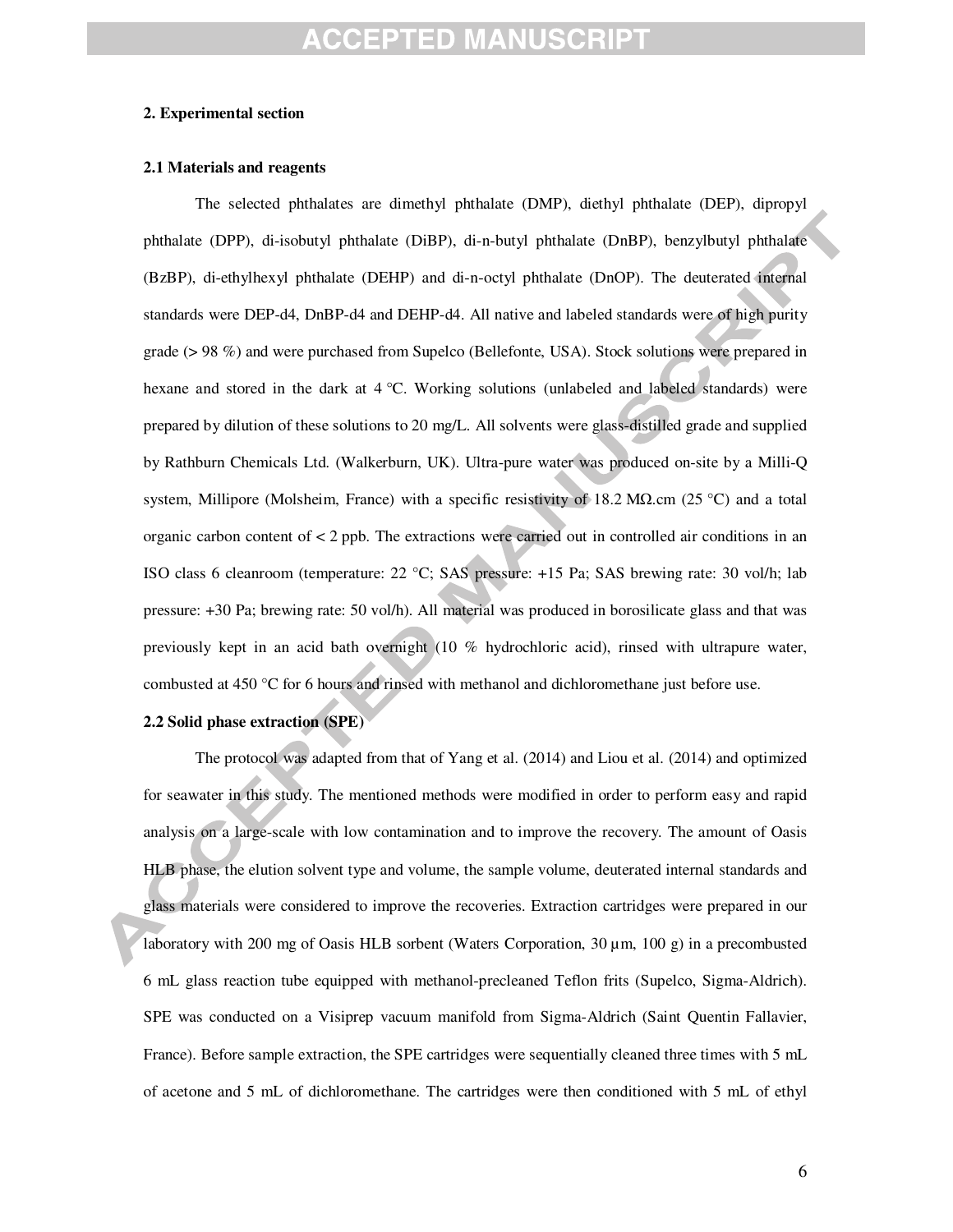acetate, 5 mL of acetone and 5 mL of ultrapure water prior to sample processing. Seawater samples were spiked with DEP-d4, DnBP-d4 and DEHP-d4 at 50, 200 and 400 ng/L, respectively, and percolated onto the cartridges under vacuum at a flow rate of 1-2 drops per second. After percolation, the cartridge was washed with 5 mL of ultrapure water to remove the remaining salt and dried under vacuum for 1 h. The retained phthalates were then eluted with  $2 \times 3$  mL of ethyl acetate into precombusted (450 °C, 6 hours) 10 mL vials. Ethyl acetate was then gently evaporated under a gentle stream of nitrogen (purity > 99,995 %) at room temperature to a final volume of 200  $\mu$ L. The final samples were immediately closed with Teflon-lined screw caps, wrapped with Teflon ribbon and stored in the dark at -20 °C until analysis.

### **2.3 GC-MS analysis**

Analysis was performed using an Agilent Technologies 6850 GC system coupled to an Agilent Technologies 5975C mass spectrometer (GC/MS) operated with electron impact ionization (70 eV). Chromatographic separation was achieved on an Agilent HP-5MS capillary column (30 m × 0.25 mm, 0.25 µm film thickness) with the GC oven programmed at 70 °C for 1 minute and then up to 230 °C at 30 °C/min, to 250 °C at 8 °C/min and to 280 °C at 30 °C/min with a final isothermal hold for 7.50 min. Helium was used as the carrier gas at a flow rate of 1.1 mL/min. The sample was manually injected (2  $\mu$ L) in splitless mode at an injector temperature of 250 °C. A Merlin Microseal injector was used as a low carryover septum and a gas purifier (Charcoal, CP17972) was fitted on the carrier gas line to prevent contamination during injection. Data were acquired in selected ion monitoring (SIM) mode for increased sensitivity (SIM parameters given in Table 1) with a dwell time of 100 ms. Two fragment ions were monitored per compound, with the most abundant ion used for quantification, except for DMP, DPP, DiBP and DnBP, which were ionized in a unique fragment. Data were collected and analyzed with the Agilent ChemStation software. The PAEs were quantified by isotopic dilution of 3 deuterated PAEs. The use of internal standard homologues to the target molecules has been shown to improve the recoveries by accurately compensating for loss of analyte during sample treatment (Aminot et al., 2015). The response factors were assessed for each analytical sequence from freshly prepared standards.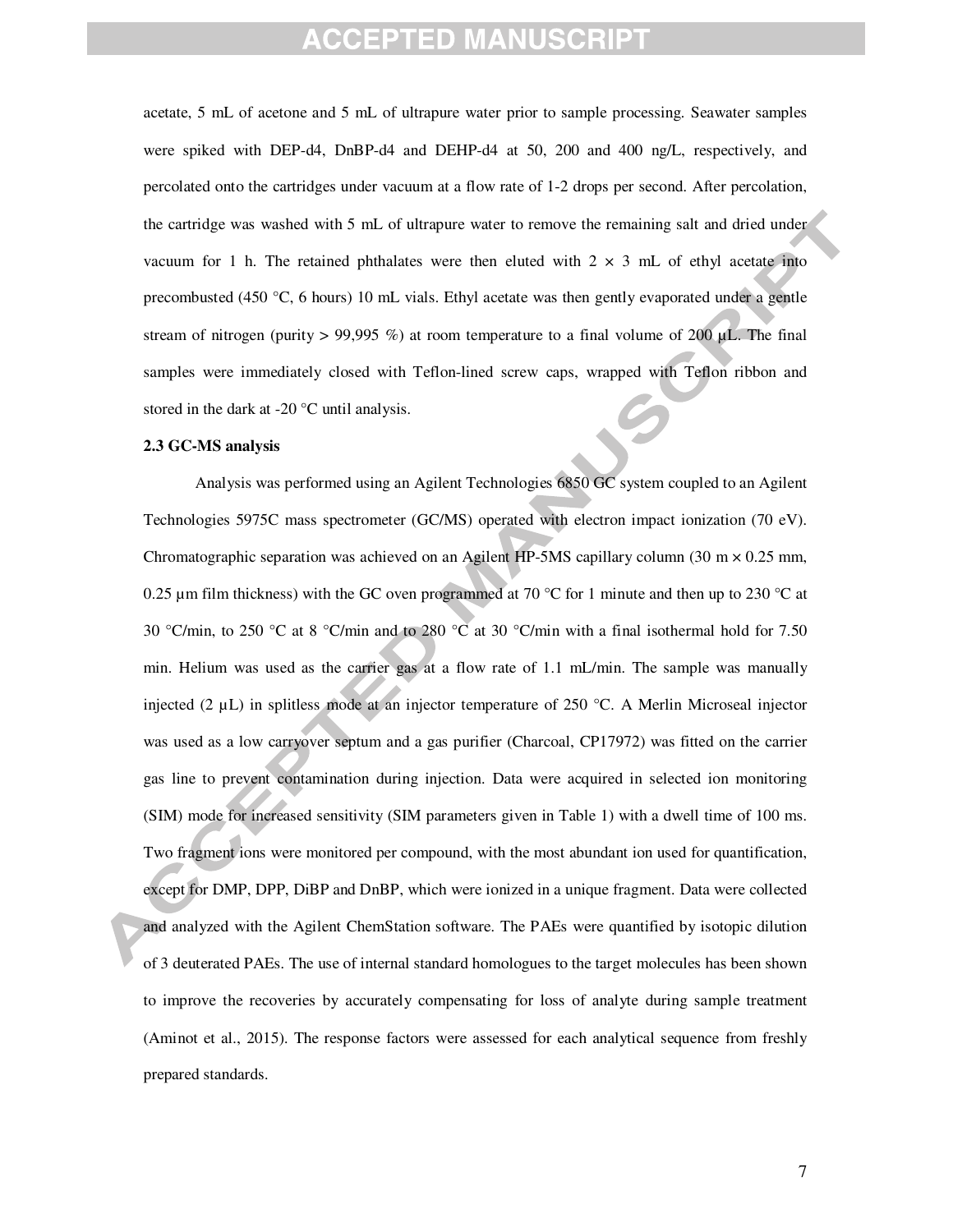# EPTED MANU

| Compound    | <b>Molar Mass</b><br>$(g \mod^{-1})$ | <b>Retention Time</b><br>(min) | <b>Quantifier ion</b><br>(abundance) | <b>Qualifier ion</b><br>(abundance) |
|-------------|--------------------------------------|--------------------------------|--------------------------------------|-------------------------------------|
| <b>DMP</b>  | 194.2                                | 5.55                           | 163(100)                             | 194, 135, 77                        |
| <b>DEP</b>  | 222.2                                | 6.12                           | 149 (100)                            | 222, 121                            |
| <b>DPP</b>  | 250.0                                | 6.84                           | 149 (100)                            | 209, 191                            |
| <b>DiBP</b> | 278.4                                | 7.22                           | 149 (100)                            | 223, 205                            |
| DnBP        | 278.4                                | 7.65                           | 149 (100)                            | 223, 205                            |
| <b>BzBP</b> | 312.4                                | 9.72                           | 149 (100)                            | 206, 238                            |
| <b>DEHP</b> | 390.6                                | 10.62                          | 149 (100)                            | 279, 167                            |
| DnOP        | 390.6                                | 11.76                          | 149 (100)                            | 279                                 |
| DEP-d4      | 226.2                                | 6.11                           | 153 (100)                            | 181                                 |
| DnBP-d4     | 282.4                                | 7.64                           | 153 (100)                            | 209                                 |
| $DnBP-d4$   | 282.4                                | 7.64                           | 153(100)                             | 209                                 |
| DEHP-d4     | 394.6                                | 10.61                          | 153 (100)                            | 171, 283                            |

Table 1. Retention time and ions for selected ion monitoring (SIM) of PAEs by GC/MS.

### **2.4 Application to seawater and freshwater samples**

Seawater samples were collected from SUNMEX station in the northwestern Mediterranean Sea, Bay of Marseilles (43°18′N, 05°22′E) in October 2014 and offshore at 'Antares station' (42° 47'856 N; 6° 04'395 E) in March 2015 (Fig. 1), with a 12 L GO-Flo bottle previously rinsed with  $1\%$ hydrochloric acid and ultrapure water to avoid contamination. The Go-Flo bottle tested with Milli-Q water showed only trace levels of PAEs which were not substracted from our dissolved PAEs concentrations in this study. Immediately after collection, seawater samples were transferred into 5 L precombusted glass bottles. Additional samples were directly collected in the Rhone River and Rhone River plume in March 2014 using 5 L precombusted glass bottles. General information on the Marseilles Bay, the Antares station and the Rhone River were given by Sempéré et al. (2015), Martini et al. (2016) and Sempéré et al. (2000), respectively. Less than two hours after collection, the samples were filtered through precombusted (450 °C for 6 h) GFF filters (47 mm filter diameter, rinsed with 2 L of Milli-Q water and 150 mL of sample prior to filtration) in a precombusted glass apparatus directly in a filtered-air clean laboratory. Milli-Q water rinse limit additional contamination (Yoro et al., 1999).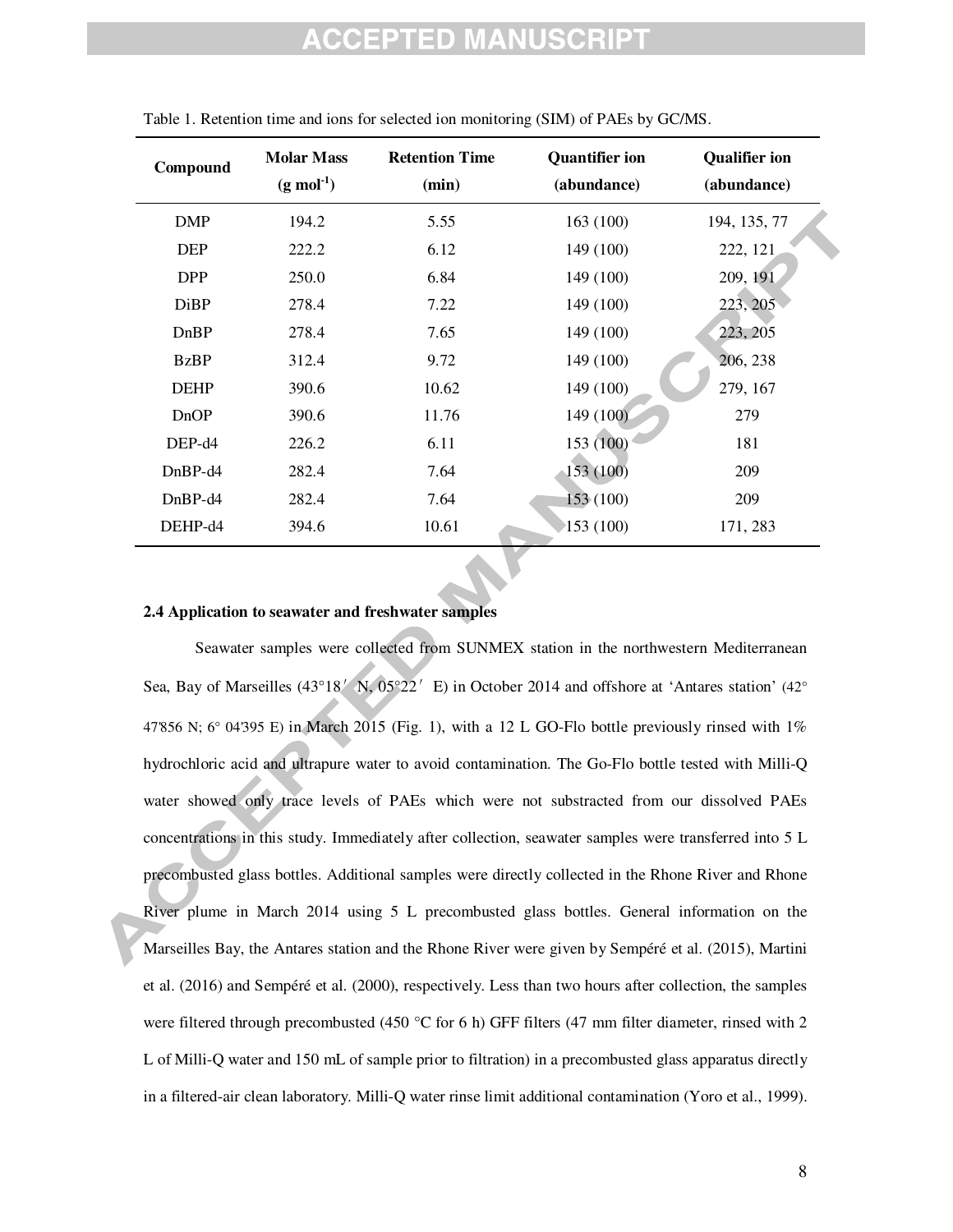After filtration, duplicate subsamples (10 mL) were poisoned with sulfuric acid to approximately pH 2 to avoid any biological activity and stored in the dark in precombusted Teflon-capped glass vials for dissolved organic carbon (DOC) analysis. DOC concentrations were measured using a Shimadzu TOC-5000 carbon analyzer (Sempéré et al., 2008). Some seawater samples (Bay of Marseilles) were spiked with authentic PAEs (from 5 to 800 ng/L final concentration) to perform recovery experiments. All the seawater analyses were conducted in duplicate in the laboratory in Marseilles.



Figure 1. Area of study. The map shows the sampling stations: SUNMEX in the Bay of Marseilles (October 2014), offshore 'Antares station' (March 2015), Arles in Rhone River and the river plume (March 2014).

### **3. Results and Discussion**

#### **3.1 Extraction of PAEs in seawater samples (optimization of the method)**

Numerous factors are known to significantly influence the efficiency of SPE extraction of phthalates from water. The most influential factors are elution the solvent, sample volume and sorbent mass. To increase the recovery, the elution solvent, sample volume and sorbent mass were studied in order to optimize efficient and reliable conditions for SPE extraction of seawater samples.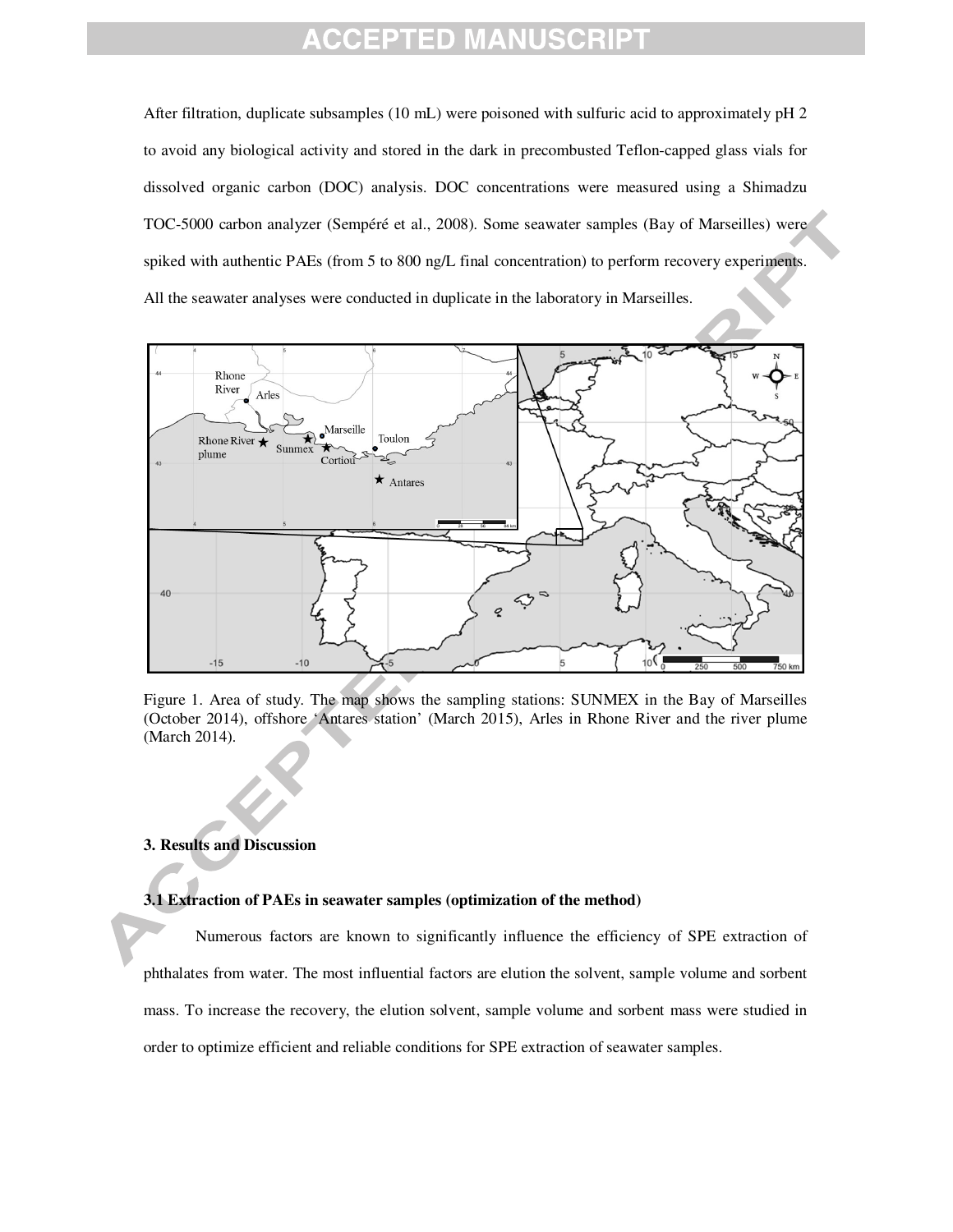

Figure 2. Recovery of PAEs obtained in two elution fractions carried out with five different organic solvents (F1) and dichloromethane (F2).

### *a) Elution solvent effect*

First, 10 µL of 20 mg/L PAE solution was passed through the cartridges, and two fractions of elution were collected. The first fraction was eluted with 5 mL of either acetone, dichloromethane, ethyl acetate, methanol or n-hexane, and the second fraction was systematically eluted with 5 mL of dichloromethane in order to elute the remaining PAEs off the cartridge. Internal standards were spiked directly in the eluted fraction. The repartition of PAEs between the two fractions is given in Fig. 2.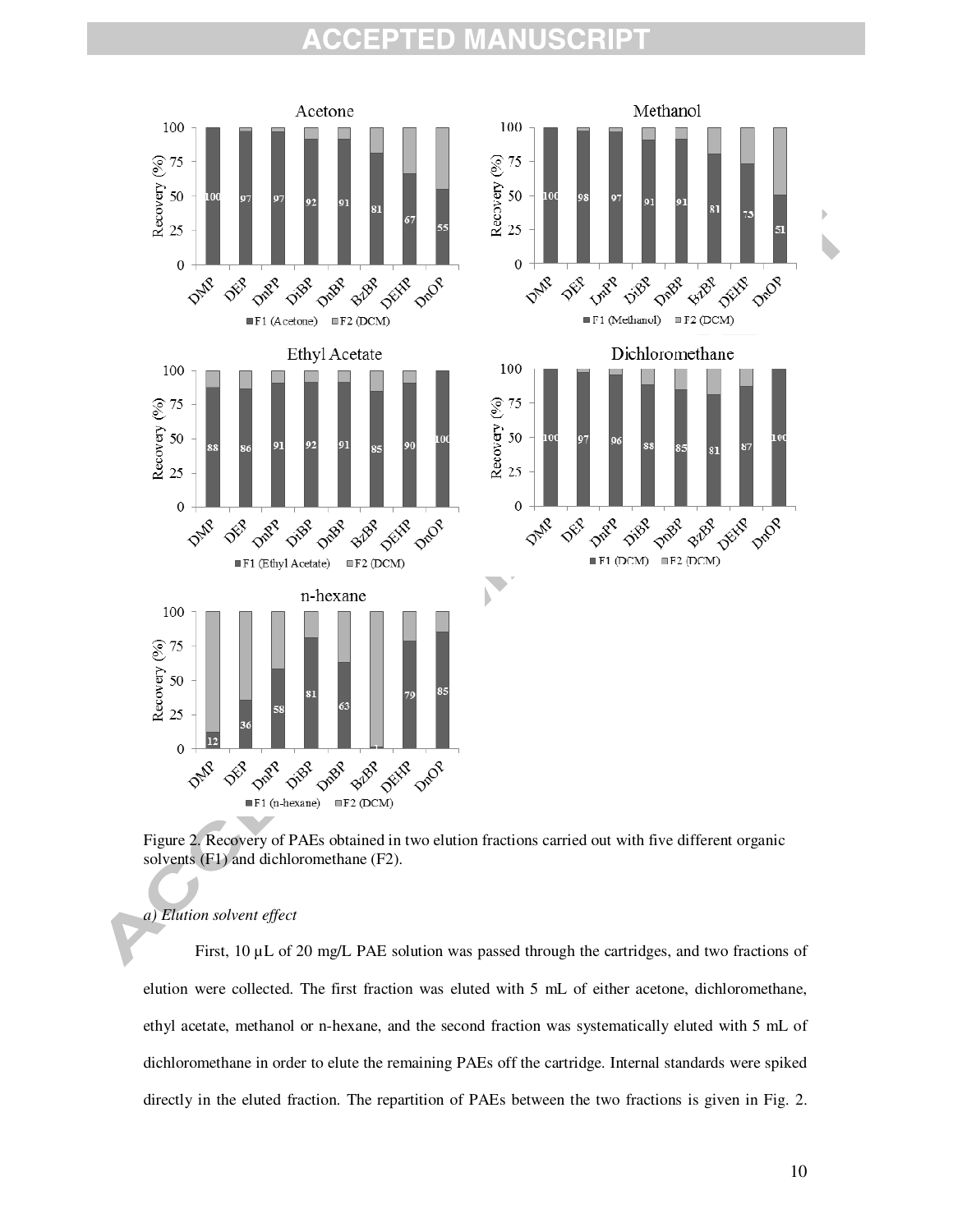Acetone, dichloromethane, ethyl acetate and methanol yielded acceptable recoveries ranging from 55 to 100 % while n-hexane was satisfactory only for DEHP and DnOP (79-85 %), with 12 % for DMP, 36 % for DEP and 1 % for BzBP. n-Hexane is a better solvent for aliphatic compounds, unlike DMP, DEP (short carbon chain) and BzBP (higher aromaticity).

Acetone and methanol showed a similar elution strength with recoveries of 80-100 % for DMP, DEP, DPP, DiBP, DnBP and BzBP in the first fraction and 70 % and 50 % for DEHP and DnOP, respectively. This result is consistent with the studies of Liou et al. (2014) and Yang et al. (2014), which performed the elution with 6 mL of methanol. Dichloromethane and ethyl acetate both indicated high recoveries for all PAEs in the first fraction and were the most appropriate elution solvents. Dichloromethane was the most appropriate elution solvent for DMP (100 %), DEP (98 %) and DPP (97 %), whereas ethyl acetate was the most appropriate for the elution of DiBP (91 %), DnBP (92 %), BzBP (85 %) and DEHP (90 %). DnOP was efficiently eluted (100 %) with both solvents. Previously, published protocols used 10 mL of dichloromethane/n-hexane (He et al., 2013) or 10 mL of acetone/dichloromethane (Sanchez-Avila et al., 2011; 2012) as the elution solvent. When comparing their recoveries and those from our developed protocol, the combination of dichloromethane with acetone seems to be more effective for PAE elution than its combination with nhexane. In these protocols, the ability to elute PAEs from the cartridges was improved by increasing the elution solvent volume to 10 and 20 mL, respectively. According to our results, ethyl acetate is the best solvent for PAE elution.

### *b) Seawater volume and sorbent mass effects*

As high SPE enrichment factors are required to compensate for the likely low PAE levels in seawater, it is important to ensure that the analytes do not breakthrough the sorbent at high percolation volumes. Increasing volumes (100 mL, 200 mL, 500 mL and 1000 mL) of seawater collected at Sunmex station at a 1.5 m depth were spiked with 10  $\mu$ L of 20 mg/L PAEs and percolated through either 200 mg (Liou et al., 2014) or 400 mg of sorbent. For each experimental condition, two additional samples were kept unspiked and were processed in the same conditions (blank samples). The recoveries were calculated as the difference between the concentration in the spiked and unspiked samples. In this experiment, the deuterated internal standards DEP-d4, DnBP-d4 and DEHP-d4 were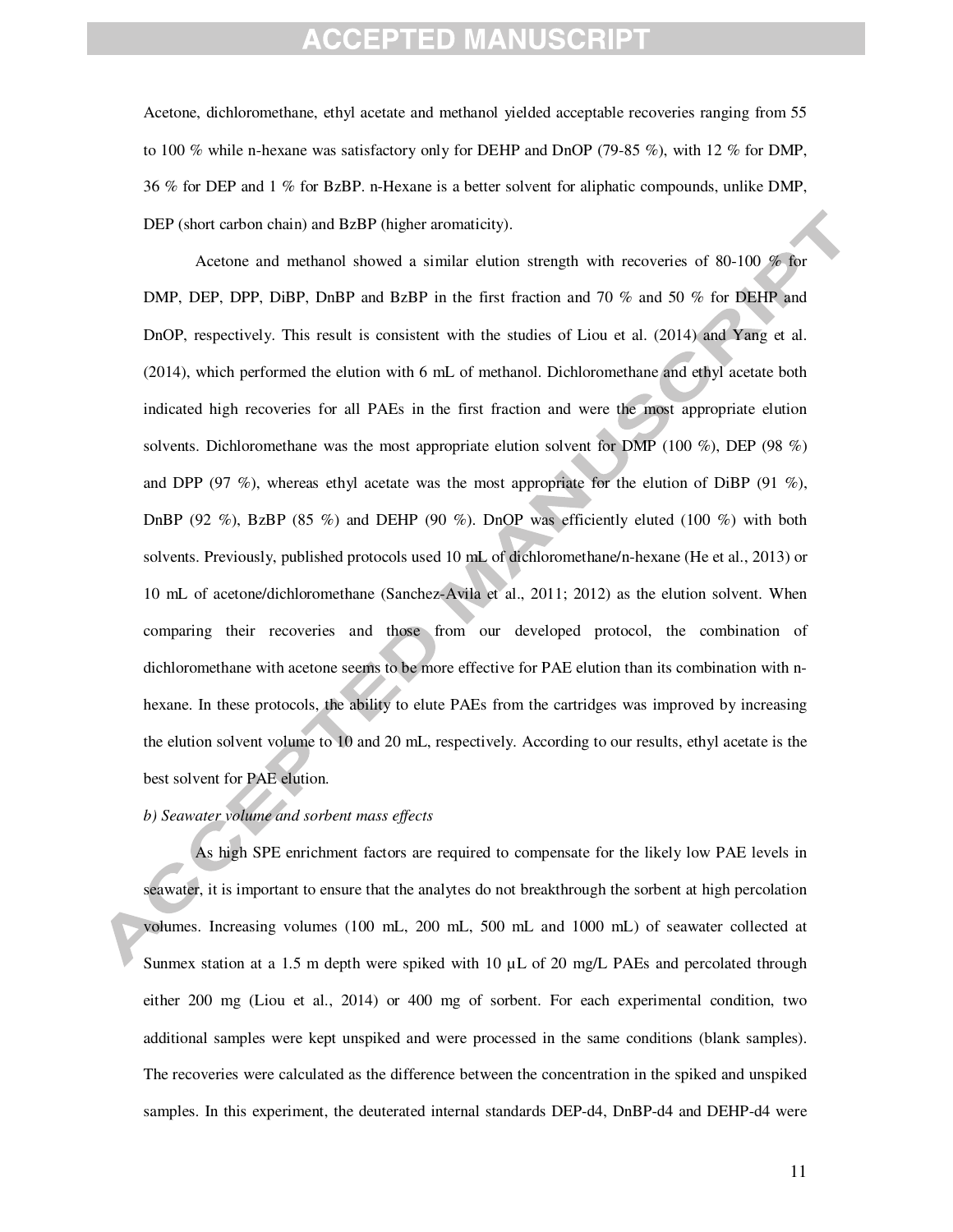# :PTED

spiked after the elution of the solvent. The recoveries of the extractions obtained with 4 different volumes of spiked seawater for 200 and 400 mg of HLB sorbent are given in Table 2.

|             | Recoveries $(\% )$ |                |                |                |                |                |     |                |  |  |  |
|-------------|--------------------|----------------|----------------|----------------|----------------|----------------|-----|----------------|--|--|--|
| Compounds   |                    |                | $200$ mg       |                | 400 mg         |                |     |                |  |  |  |
|             | 100                | 200            | 500            | 1000           | 100            | 200            | 500 | 1000           |  |  |  |
|             | m <sub>L</sub>     | m <sub>L</sub> | m <sub>L</sub> | m <sub>L</sub> | m <sub>L</sub> | m <sub>L</sub> | mL  | m <sub>L</sub> |  |  |  |
| <b>DMP</b>  | 99                 | 108            | 100            | 105            | 114            | 107            | 109 | 110            |  |  |  |
| <b>DEP</b>  | 61                 | 93             | 88             | 89             | 95             | 93             | 95  | 100            |  |  |  |
| <b>DPP</b>  | 105                | 117            | 113            | 120            | 122            | 121            | 119 | 114            |  |  |  |
| <b>DiBP</b> | 96                 | 122            | 111            | 123            | 121            | <b>100</b>     | 107 | 115            |  |  |  |
| DnBP        | 79                 | 75             | 63             | 66             | 136            | 77             | 67  | 82             |  |  |  |
| <b>BzBP</b> | 102                | 125            | 94             | 106            | 126            | 104            | 87  | 97             |  |  |  |
| <b>DEHP</b> | 14                 | 13             | 8              | 10             | 11             | 7              | 21  | 6              |  |  |  |
| DnOP        | 8                  | 10             | 15             | 10             | 10             | 6              | 24  | 6              |  |  |  |

Table 2. Recoveries of PAE extractions obtained with 4 different volumes of spiked seawater and 200 and 400 mg of HLB sorbent.

The volume of the sample does not significantly affect the recovery of most of the PAEs, indicating the absence of breakthrough. Only DEP and DnBP were marginally affected by increasing sample volumes. The recovery of DEP increased from 60 % with 100 mL to 93 % with all other volumes on 200 mg of sorbent. However, the recovery was stable between 93 and 100 % on 400 mg. DnBP showed the opposite trend, where the recovery decreased from 75-79 % with 100-200 mL to 63- 66 % with 500-1000 mL on both 200 mg and 400 mg of sorbent. Acceptable recoveries (93-120 %) were determined for DMP, DPP, DiBP and BzBP under all experimental conditions. The two most hydrophobic PAEs DEHP and DnOP exhibited lower recoveries regardless of the experimental conditions, attributed to their potential for adsorption onto glassware. Such losses were corrected for by the use of deuterated DEHP as an internal standard (Table 3).

Above all, the volume of the sample did not significantly influence the performance of the HLB sorbent toward PAEs. Similar results were observed for the sorbent mass. The DnOP concentration in seawater is expected to be low, indicating the need to increase the enrichment factor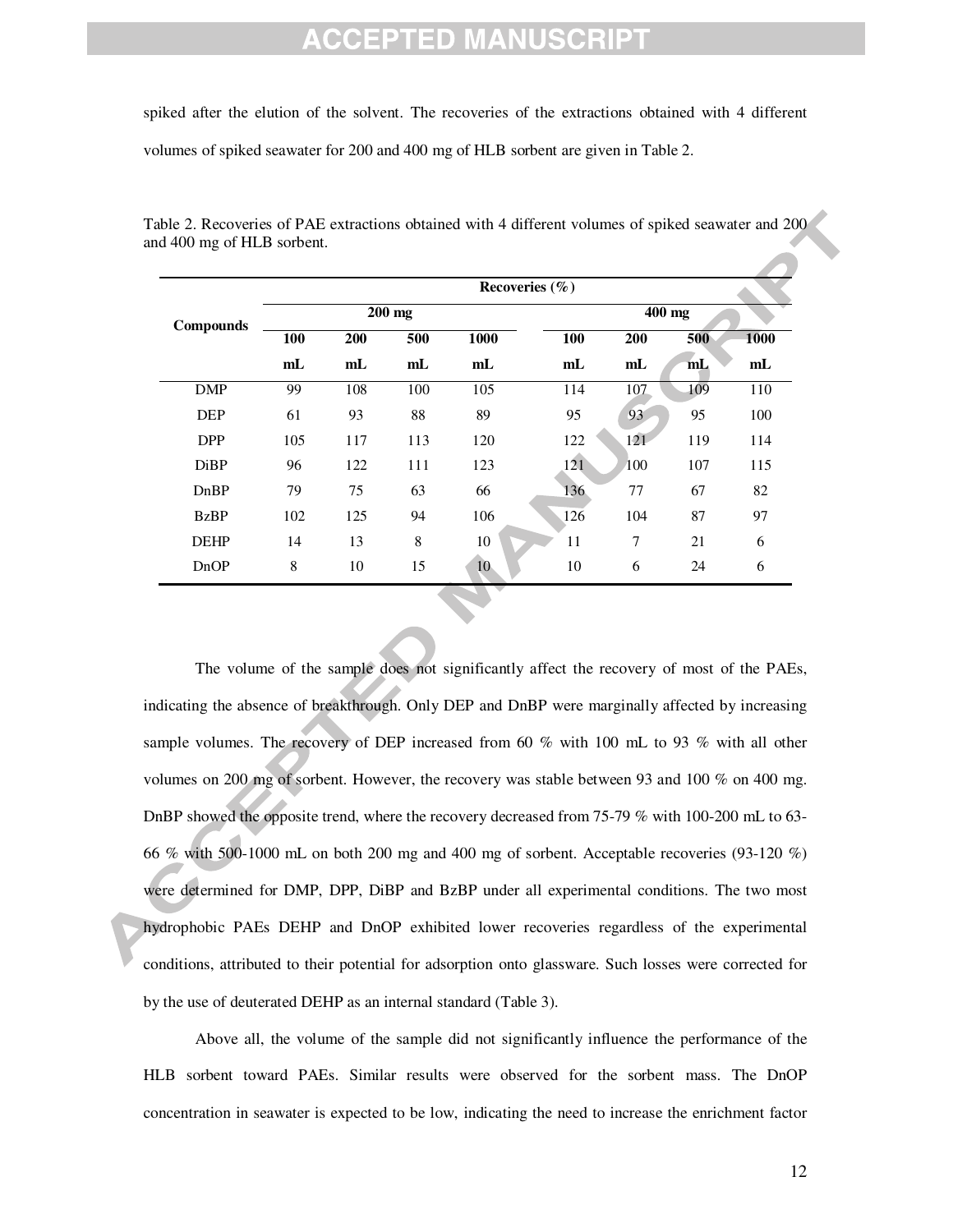by extracting 1 L of sample. BzBP is also characterized by low concentrations in seawater and by relatively high instrumental detection limits, confirming the need for a large volume of sample. As the differences between 200 and 400 mg of sorbent did not justify the use of double the amount of sorbent, 200 mg of sorbent was selected to reduce the price and time for a single extraction. Previously, published protocols reported the use of 1 L of matrix, but different amounts of solid phase, from 200 mg (Liou et al., 2014) to 500 mg (Yang et al., 2014). According to the results, our optimized conditions were 200 mg of HLB phase prepared in a combusted glass tube, 1 L of sample volume, and 6 mL of ethyl acetate as the elution solvent, split in two steps.

#### **3.2 Method validation**

#### *Blank, response linearity and extraction validation*

Procedural blank samples were examined by passing dry air and ethyl acetate directly through the precleaned cartridge and measuring the PAEs directly in the elution solution. Linearity was investigated over an eight-point calibration ranging from 50 to 6000 pg injected. Instrumental repeatability was measured through the relative standard deviation of 10 injections of the same standard solution, corresponding to 100 pg injected, whereas instrumental detection limits (IDLs) were extrapolated for a signal-to-noise ratio of 3. The noise region was equivalent to the width of the peak before the peak, and the noise value was taken as the average height ("RMS" mode). The recoveries were calculated from the spiked seawater samples (10  $\mu$ L of 20 mg/L of PAEs in 1 L) after subtraction of the concentrations measured for the unspiked seawater samples (n=2). Such experiments were repeated with half the spiked concentration (5  $\mu$ L of 20 mg/L of PAEs) in seawater samples (n=2) to study the influence of the concentration level.

The method was applied to 1 L seawater samples to minimize contamination and to allow the detection of low concentrations of BzBP and DnOP in seawater. The samples were passed through 200 mg of HLB sorbent, and the cartridges were eluted twice with 3 mL of ethyl acetate. A typical gas chromatogram of the PAEs isolated from the seawater samples collected in the Marseilles Bay is given in Figure 3. Identification of the PAEs was confirmed by GC/MS. Despite the precautions taken to prevent contamination, DEP, DiBP and occasionally DnBP were detected in the blanks at levels that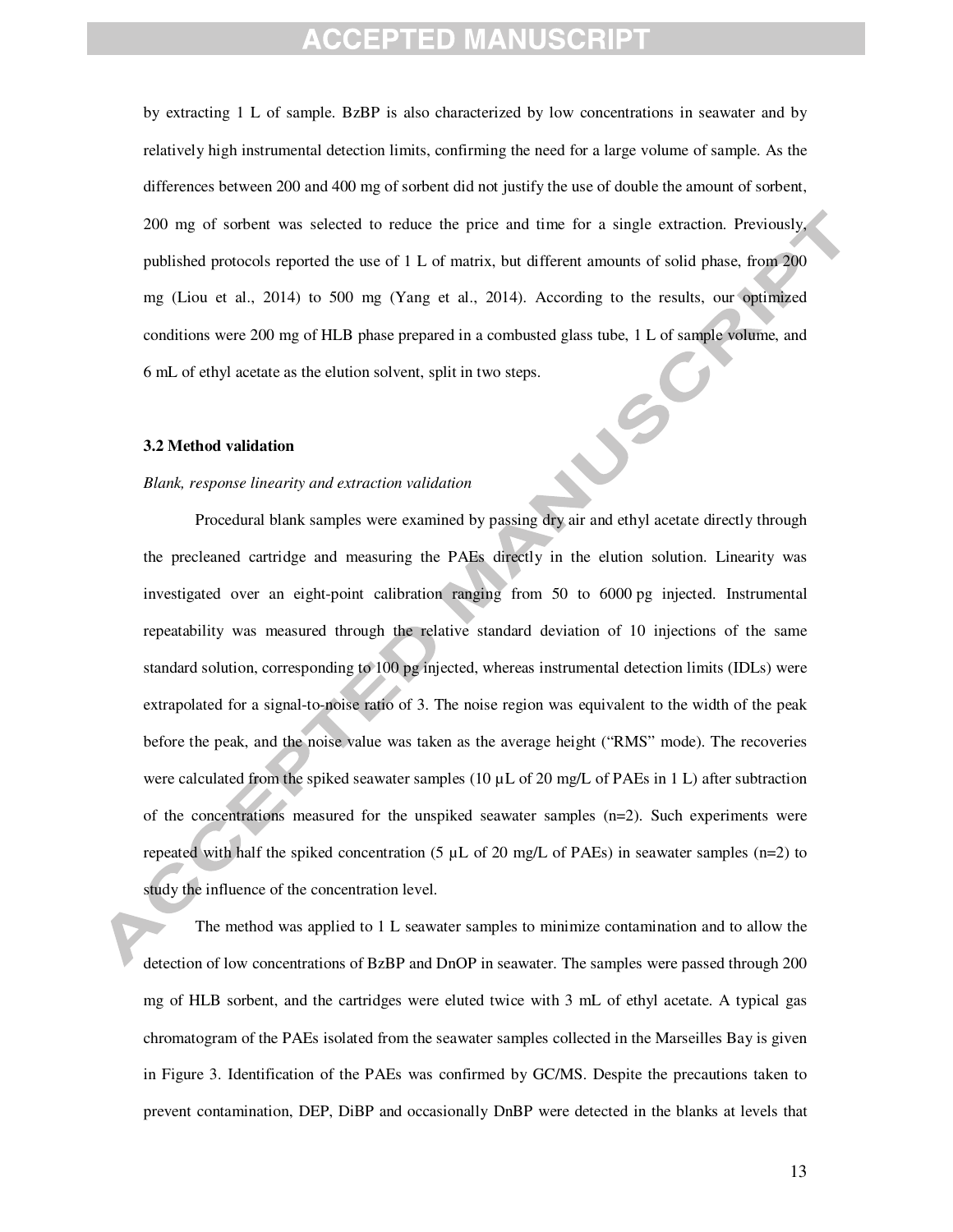remained below 0.4-2 %, 2-3 % and 0-4 % of the masses measured in different seawater samples, respectively. The average recoveries of PAEs spiked in the seawater samples (Table 3) showed acceptable recoveries for all the phthalates, ranging from 97 % of DEP to 110 % of DiBP. The high recoveries obtained at low spiking levels also validated the appropriate performance of the protocol. To assess the influence of the concentration level on the recoveries, 1 L aliquots of seawater collected in the Bay of Marseilles were spiked at increasing concentration levels (standard addition technique). Different ranges of spiked concentrations were used depending on the initial concentration of the compound in seawater (from 5 to 40 ng/L for DMP, DEP, DPP, BzBP and DnOP and from 40 to 800 ng/L for DiBP, DiBP and DEHP). Excellent correlation coefficients ( $\mathbb{R}^2 > 0.96$ ) and recoveries (between 95 and 116 %) indicate that the method is linear and accurate for all compounds, including DEHP  $(R^2=0.987; n=7)$  and DnOP  $(R^2=0.962; n=5)$ , in a range of environmentally realistic concentrations.



Figure 3. Typical capillary gas chromatogram of PAEs (DMP, DEP, DiBP, DnBP, BzBP and DEHP) isolated from the seawater sample (grey line) collected from the Marseilles Bay (northwestern Mediterranean Sea) in October 2014 and typical PAEs standard solution chromatogram (black line, 0.1 mg/L). The identification of PAEs was confirmed by GC/MS. The mass spectra of the PAEs (not presented here) were in accordance with those published in the literature. DPP and DnOP were not detected in this sample.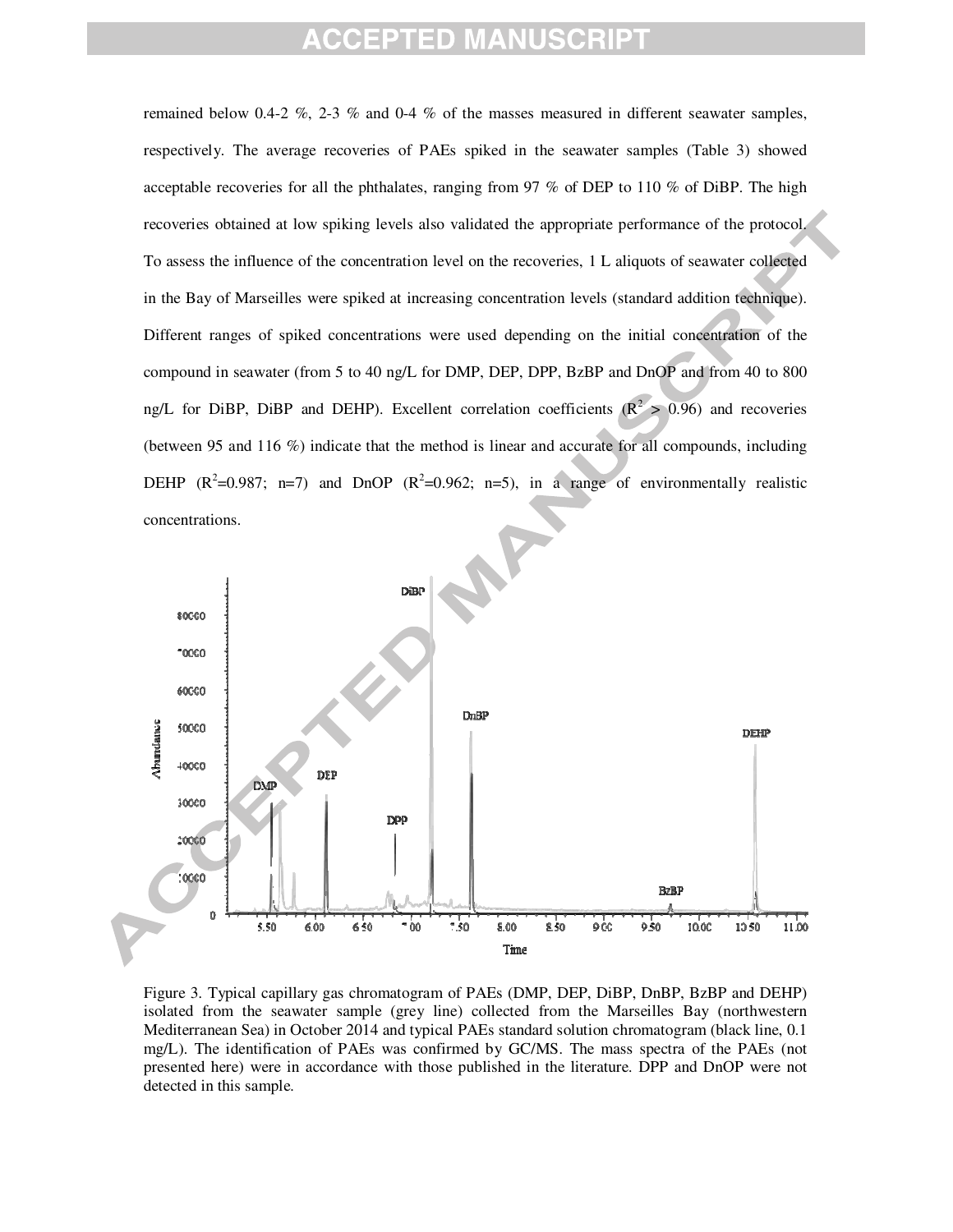| Compound    | spiked concentration           |             | $\mathbb{R}^2$ | slope                  | y-intercept | Recovery | <b>MDL</b> |
|-------------|--------------------------------|-------------|----------------|------------------------|-------------|----------|------------|
|             | $(\text{ng } L^{-1})$          | $\mathbf n$ |                | $(\mu V s /ng L^{-1})$ | $(\mu Vs)$  | $(\%)$   | (ng/L)     |
| <b>DMP</b>  | 0, 5, 10, 20, 40               | 5           | 0.98           | 11022                  | 20671       | 101.2    | 0.11       |
| <b>DEP</b>  | 0, 5, 10, 20, 40, 100          | 6           | 0.99           | 13978                  | 40049       | 98.1     | 0.21       |
| <b>DPP</b>  | 0, 5, 10, 20, 40               | 5           | 0.98           | 12072                  | 2893        | 115.5    | 0.31       |
| <b>DiBP</b> | 0, 40, 100, 200, 400, 600, 800 | 7           | 0.99           | 11006                  | 5477511     | 110.4    | 0.23       |
| DnBP        | 0, 40, 100, 200, 400, 600      | 6           | 0.99           | 19424                  | 1965660     | 99.7     | 0.28       |
| <b>BzBP</b> | 0, 5, 10, 20, 40               | 5           | 0.99           | 2718                   | 1845        | 98.7     | 1.67       |
| <b>DEHP</b> | 0, 40, 100, 200, 400, 600, 800 | 7           | 0.99           | 1638                   | 23076       | 103.8    | 0.93       |
| DnOP        | 0, 5, 10, 20, 40               | 5           | 0.96           | 268                    | 323         | 95.0     | 2.73       |

Table 3. Statistical data of the linear regression between the spiked concentration of PAEs and the measured peak areas. PAE recovery was reported.

### **3.3 Concentration of PAEs in the northwestern Mediterranean Sea and Rhone River**

All PAEs, excepted DPP and DnOP, were detected in the Mediterranean seawater and Rhone River samples (Table 4). We found that offshore (Antares site), the concentration of total PAEs ranged from 75.3 ng/L at the surface to 310.2 ng/L in the deepest water, from 244.5 ng/L to 1207.1 ng/L a few meters above the bottom in the Marseilles Bay and from 182.2 to 212.6 ng/L in the Rhone River plume and close to the Marseilles Cortiou water treatment plant outlet. Although particulate PAEs were not measured in this study, previous study indicated that DnBP, BzBP and DEHP particulate concentration may represent the 2, 29 and 43 %, respectively, of the dissolved concentration in coastal seawater (North Sea, Xie et al., 2005). Very limited data are available for the occurrence and fate of dissolved PAEs in marine water, especially in the Mediterranean Sea. DEHP concentrations detected in the seawater samples in our study were in the range of 50.7-296.5 ng/L. These concentrations were in the same range reported by Sanchez-Avila et al. (2012) for Catalan coastal water (Spain, NW Mediterranean Sea) and by Turner and Rowling (2000) for the south coast of the UK, respectively, with range of 31-617 ng/L and 99-2200 ng/L. However, our results were 10 times lower than those reported by Brossa et al. (2005) for the Spanish coast. Lower concentrations have been only reported for North Sea with concentration ranges of 0.5-5.3 ng/L for DEHP and 0.02-4.0 ng/L for DMP and DEP (Xie et al., 2005).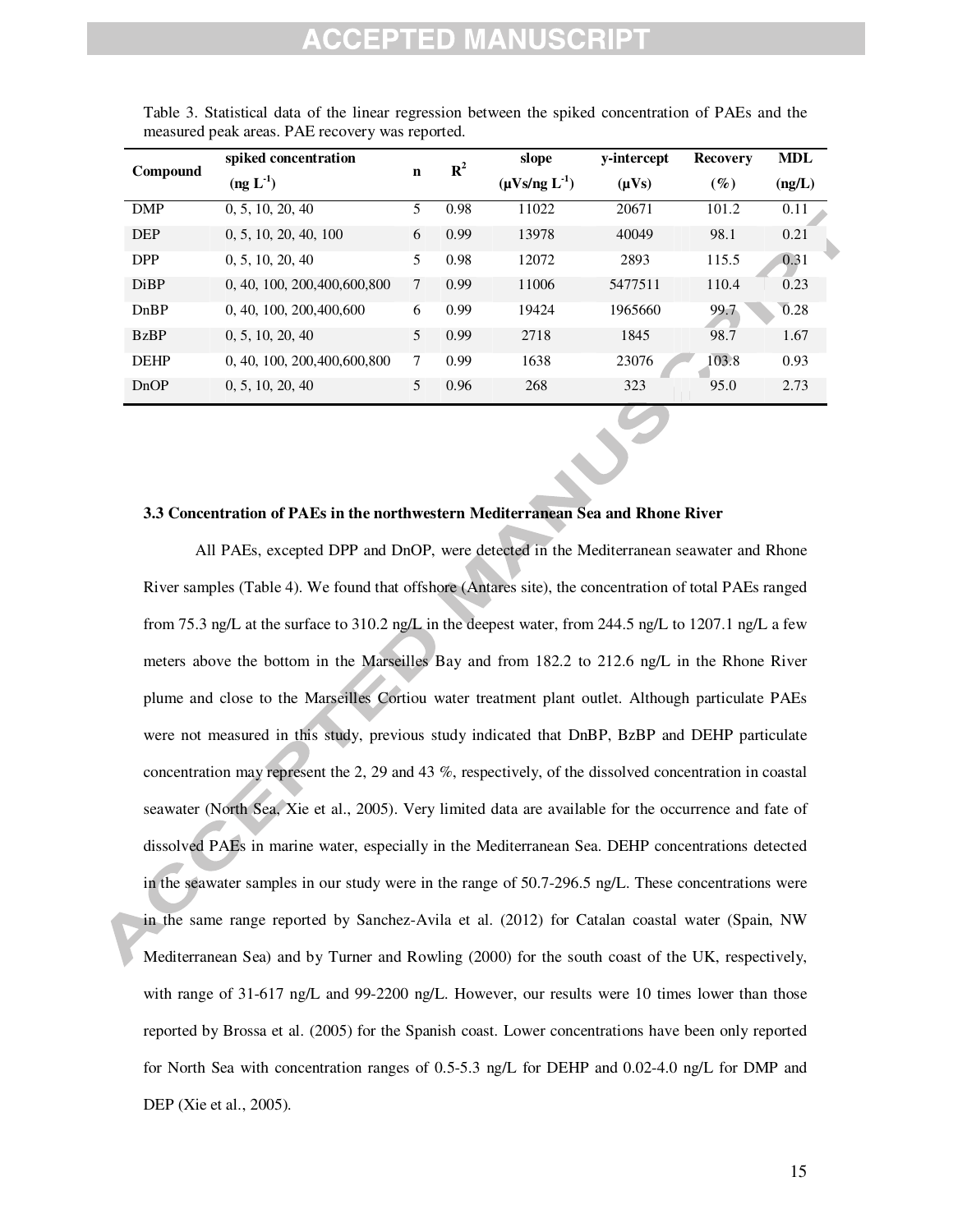# CCEPTED MANU

| <b>Compounds</b> | <b>Rhone</b><br><b>River</b> |        | <b>Rhone River Plume</b> |        |                  | <b>Bay of Marseilles</b> | Cortiou         |                 |       |
|------------------|------------------------------|--------|--------------------------|--------|------------------|--------------------------|-----------------|-----------------|-------|
|                  | $S=0$                        | $S=10$ | $S=18$                   | $S=28$ | 1.5 <sub>m</sub> | 5 <sub>m</sub>           | 15 <sub>m</sub> | 30 <sub>m</sub> |       |
| DMP              | 5.7                          | 5.7    | 4.8                      | 2.7    | 1.8              | 1.7                      | 1.4             | 6.4             | 7.3   |
| <b>DEP</b>       | 30.5                         | 29.0   | 30.2                     | 16.4   | 12.7             | 6.9                      | 7.1             | 50.0            | 33.5  |
| <b>DPP</b>       | n.d.                         | n.d.   | n.d.                     | n.d.   | n.d.             | n.d.                     | n.d.            | n.d.            | n.d.  |
| <b>DiBP</b>      | 125.9                        | 48.6   | 67.0                     | 136.4  | 215.7            | 56.5                     | 77.0            | 383.4           | 81.7  |
| DnBP             | 40.5                         | 21.8   | 21.7                     | 22.8   | 87.0             | 63.4                     | 138.9           | 466.0           | 28.8  |
| <b>BzBP</b>      | 5.4                          | 2.7    | 2.6                      | 2.5    | 3.5              | 3.2                      | 4.0             | 4.8             | 5.1   |
| <b>DEHP</b>      | 406.8                        | 101.2  | 55.9                     | 39.2   | 103.5            | 112.8                    | 102.9           | 296.5           | 56.2  |
| DnOP             | n.d.                         | n.d.   | n.d.                     | n.d.   | n.d.             | n.d.                     | n.d.            | n.d.            | n.d.  |
| Total            | 615.1                        | 209.0  | 182.2                    | 220.0  | 424.2            | 244.5                    | 331.3           | 1207.1          | 212.6 |

Table 4. PAEs concentrations detected in different Mediterranean Sea samples: Surface Rhone River and associated Plume (March, 2014), Bay of Marseilles (October, 2014) and surface 'Cortiou' station (November, 2014).

In Marseilles Bay, the samples were characterized by high concentrations of PAEs in the surface waters, a slight decrease with the depth, probably because of microbial degradation, and then an increase close to the bottom (Table 4). DiBP was the most abundant at the surface (47.3 % of total PAEs) followed by DEHP (22.7 %) and DnBP (19.1 %), whereas DnBP was predominant (38.6 %) followed by DiBP (31.8 %) and DEHP (24.6 %) a few meters above the bottom. DMP, DEP and BzBP were detected as 0.5, 2.5 and 0.8 % of total PAEs, respectively (Table 5; Figure 4). The high concentration at the bottom suggests the resuspension of PAE-rich sediments. As marine litter has already been reported to be abundant near the bottom (M I O unpublished observations) of the Marseilles Bay, it is likely that PAEs in the surficial sediment were released during plastic debris aging through physico-chemical and biotic processes (Bakir et al., 2014). This seems to be more evident for DnBP, whose relative fraction showed a stronger variation. Different PAEs are usually used by industry during plastic polymer production in order to increase flexibility, transparency, durability and longevity of the different materials produced (Net et al., 2015b, and reference therein). DEHP and DnBP are used as plasticizer for soft PVC, PVA and rubber as well as fixative in paint and especially DnBP is essentially used for its viscosity reducing properties and compatibility with non-PVC mixture (ECHA, 2013). It is likely that the PAEs detected above the bottom depend on the type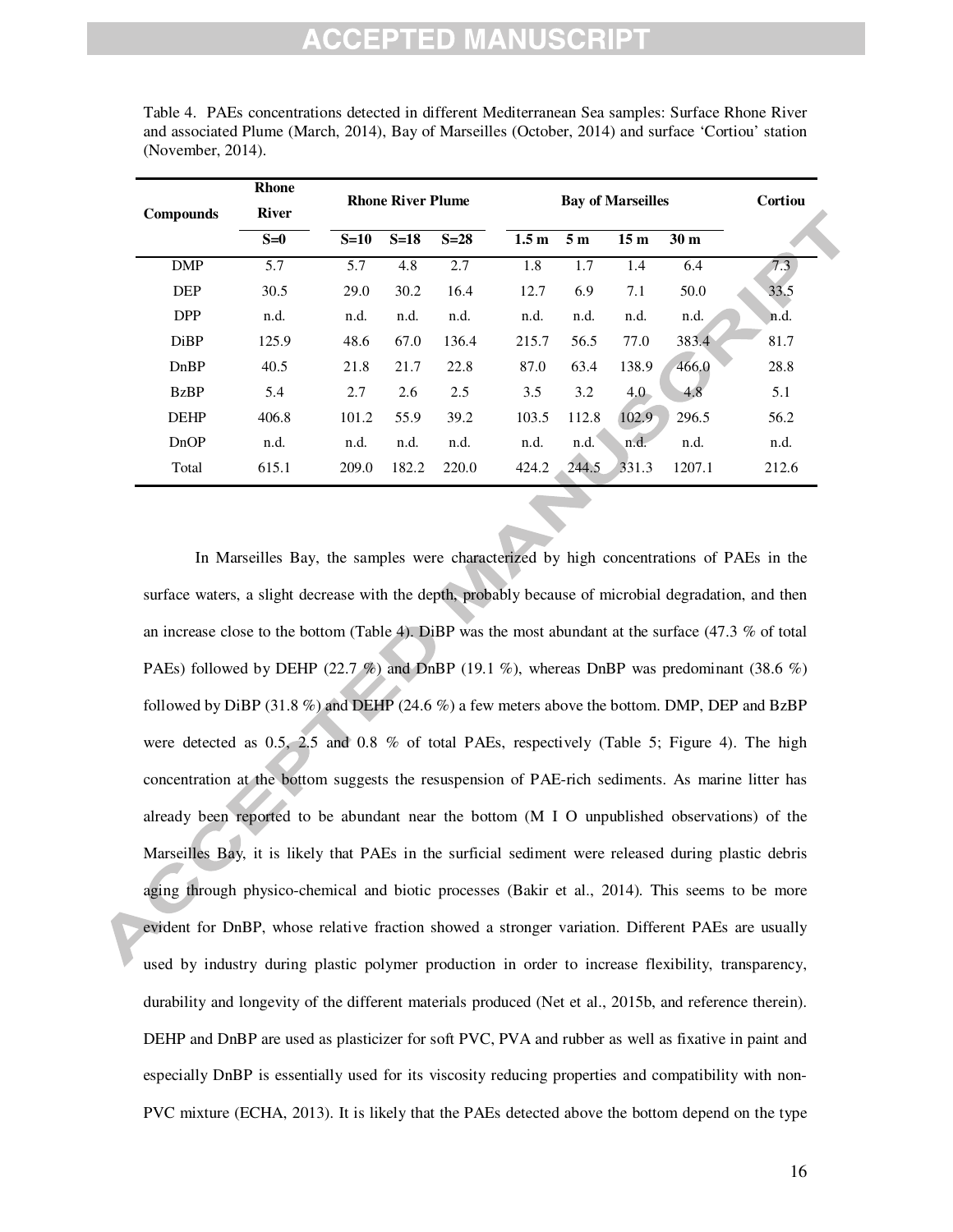of material that accumulates in the sediment after sinking. In addition, microplastics could come from larger plastic debris that degrades into smaller pieces and microbeads, a type of microplastic that are added as exfoliants to health and beauty products and easily pass though water filtration systems and end up in the sea, could transfer attached pollutants and additive chemicals (Browne et al., 2007) in the water column. At Cortiou station, near the Marseilles wastewater treatment plant, the surface water PAE concentration averaged at 212.6 ng/L (sd  $\pm$  3.4) (Table 4), detected 5-6 m from the Cortiou water treatment plant outlet, which was quite low during the studied period. DiBP was the most abundant PAE (38.4 %), followed by DEHP (26.4 %), DEP (15.7 %) and DnBP (13.5 %), with DMP and BzBP representing minor fractions (3.5 and 2.5 %, respectively) (Table 5; Figure 4). The relative abundance was not very different from what we detected in Marseilles Bay, with the only exception of DEP.

| Table 5. PAE relative abundances (%) detected in different Mediterranean Sea samples: Surface |  |  |
|-----------------------------------------------------------------------------------------------|--|--|
| Rhone River and associated Plume (March, 2014), Bay of Marseilles (October, 2014) and surface |  |  |
| 'Cortiou' station (November, 2014).                                                           |  |  |

| Compound    | <b>Rhone</b><br><b>River</b> |        | <b>Rhone River Plume</b> |        |  | <b>Bay of Marseilles</b> | Cortiou        |                 |                 |      |
|-------------|------------------------------|--------|--------------------------|--------|--|--------------------------|----------------|-----------------|-----------------|------|
|             | $S=0$                        | $S=10$ | $S=18$                   | $S=28$ |  | 1.5 <sub>m</sub>         | 5 <sub>m</sub> | 15 <sub>m</sub> | 30 <sub>m</sub> |      |
| <b>DMP</b>  | 0.9                          | 2.7    | 2.6                      | 1.2    |  | 0.4                      | 0.7            | 0.4             | 0.5             | 3.4  |
| <b>DEP</b>  | 5.0                          | 13.9   | 16.6                     | 7.5    |  | 2.8                      | 2.8            | 2.1             | 4.1             | 15.7 |
| <b>DPP</b>  | n.d.                         | n.d.   | n.d.                     | n.d.   |  | n.d.                     | n.d.           | n.d.            | n.d.            | n.d. |
| <b>DiBP</b> | 20.5                         | 23.3   | 36.8                     | 62.0   |  | 47.3                     | 23.1           | 23.3            | 31.8            | 38.4 |
| DnBP        | 6.6 <sub>1</sub>             | 10.4   | 11.9                     | 10.4   |  | 19.1                     | 25.9           | 42.0            | 38.6            | 13.5 |
| <b>BzBP</b> | 0.9                          | 1.3    | 1.4                      | 1.1    |  | $0.8\,$                  | 1.3            | 1.2             | 0.4             | 2.4  |
| <b>DEHP</b> | 66.1                         | 48.4   | 30.7                     | 17.8   |  | 22.7                     | 46.0           | 31.1            | 24.6            | 26.4 |
| DnOP        | n.d.                         | n.d.   | n.d.                     | n.d.   |  | n.d.                     | n.d.           | n.d.            | n.d.            | n.d. |
|             |                              |        |                          |        |  |                          |                |                 |                 |      |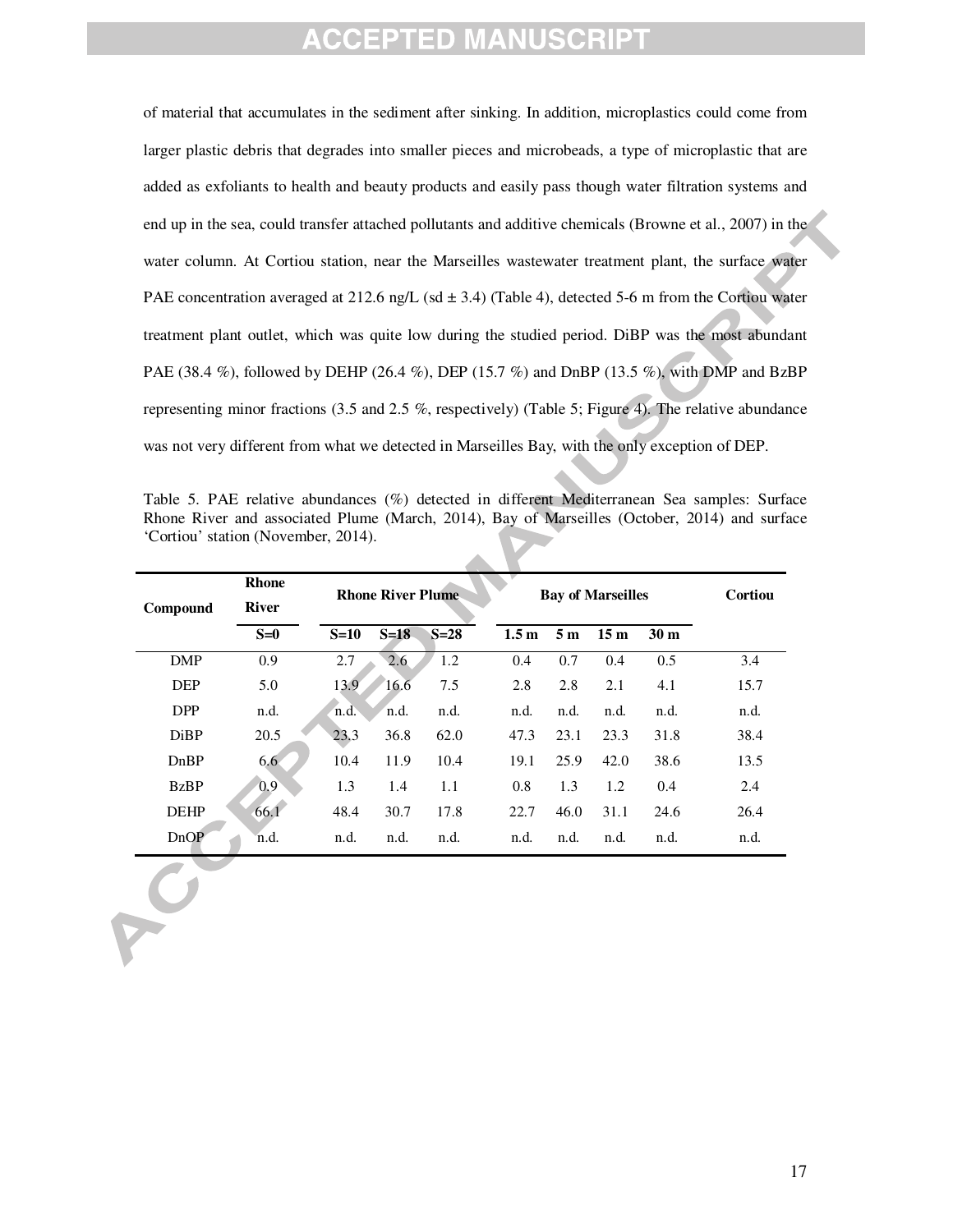#### ΞD MANU



Figure 4. PAE relative abundances (%) detected in different Mediterranean Sea samples: Surface Rhone River and associated Plume (March, 2014), Bay of Marseilles (October, 2014) and surface 'Cortiou' station (November, 2014).

Five PAEs were detected offshore in the 'Antares station' water column (Figure 5-6; Table 6). DnBP was characterized by a large range of concentrations (8.2-225.5 ng/L), which reached a maximum in deep water (Figure 6). With the exception of DnBP, the vertical profiles seem to have similar trends. The surface samples were characterized by high concentrations that slightly decrease down to 200-500 m. Then, the concentration started to increase down to 1500 m, where the concentration was similar to that detected in the surface samples. The DnBP vertical profile was characterized by the same trend in the first meter of the water column, decreasing from 13.4 to 8.2 ng/L, but it was followed by a strongly increasing concentration in the deepest samples (87.3-225.5 ng/L). DEHP was the dominant species in the first 50 m (66.9-76.7 % of total PAEs) followed by DnBP (10.9-15.2 %). Between 100 and 250 m, the relative abundance of DEHP was slightly lower  $(56.9-65.4 \%)$ , whereas that of DnBP was higher  $(25.8-28.5 \%)$  up to the maximum salinity and minimum temperature. Under 500 m, DnBP was the most abundant PAE (57.0-72.6 %) followed by DEHP (20.1-33.1 %). DiBP, DMP and DEP were detected as minor fractions of the total PAEs detected in offshore waters, representing 7.9, 5.7 and 4.4 % of total PAEs at the surface and 3.5, 2.3 and 1.5 % in deepest waters, respectively (Fig. 5; Tab. 6). Note that this offshore station area is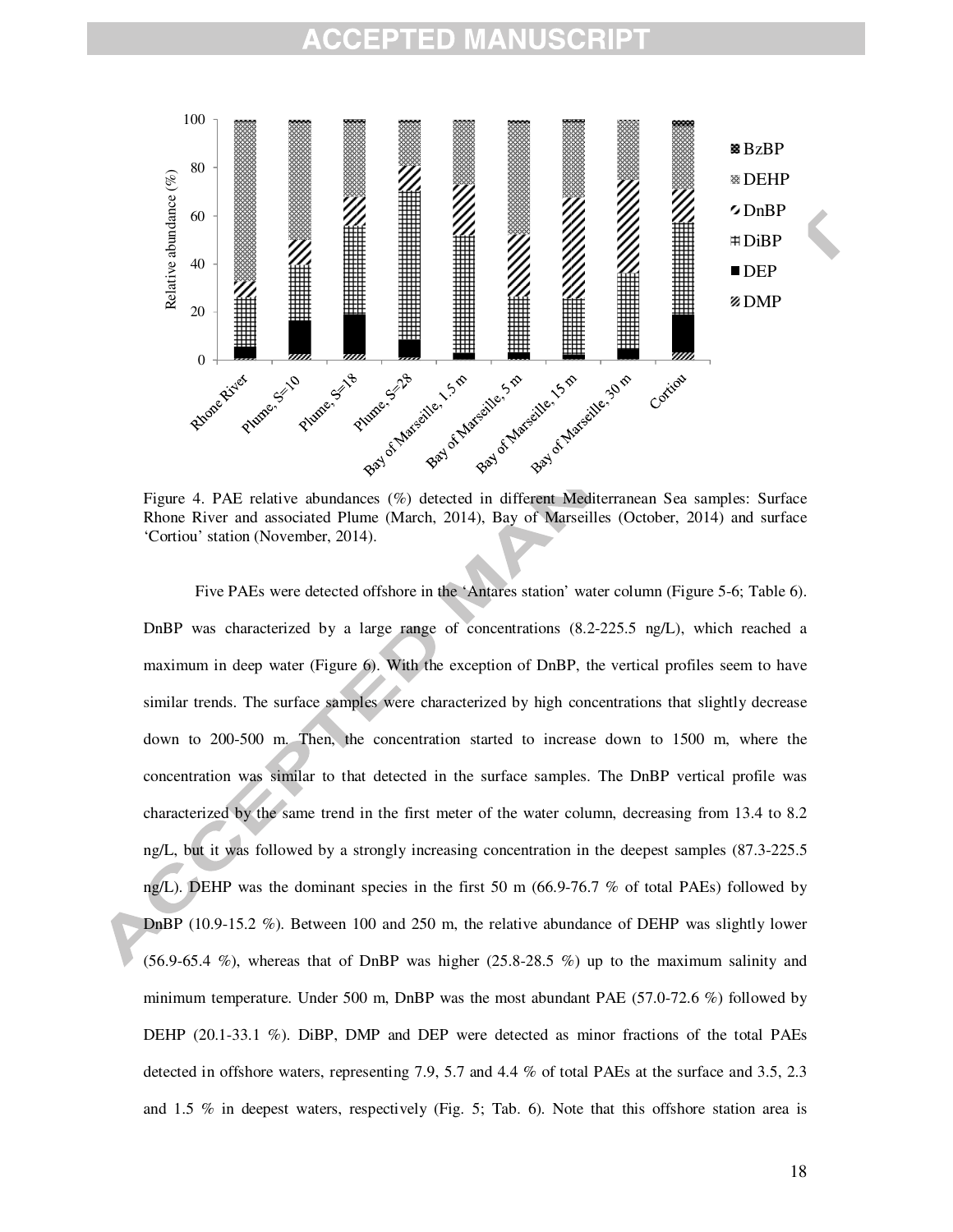# EPTED MANU

influenced by the shallow depth Northern Current (NC) with high seasonal variability (Millot, 1991),

which may penetrate into the shelf of the Gulf of Lions (Barrier et al., 2016 and references therein).

Table 6. PAE relative abundances (%) detected in offshore Antares station-samples collected at the surface and at depths of 5, 50, 100, 250, 500,1000 and 1500 m in March 2015.

| <b>Compounds</b> | Depth $(m)$ |      |      |      |      |      |      |      |  |  |  |
|------------------|-------------|------|------|------|------|------|------|------|--|--|--|
|                  | $\bf{0}$    | 5    | 50   | 100  | 250  | 500  | 1000 | 1500 |  |  |  |
| <b>DMP</b>       | 5.7         | 5.1  | 5.0  | 3.5  | 7.9  | 4.6  | 3.5  | 2.3  |  |  |  |
| <b>DEP</b>       | 4.4         | 2.3  | 2.0  | 1.9  | 2.3  | 1.6  | 1.7  | 1.5  |  |  |  |
| DiBP             | 7.9         | 5.1  | 4.5  | 3.5  | 4.4  | 3.6  | 4.5  | 3.5  |  |  |  |
| DnBP             | 15.2        | 10.9 | 15.2 | 25.8 | 28.5 | 57.0 | 61.0 | 72.6 |  |  |  |
| <b>DEHP</b>      | 66.9        | 76.7 | 73.3 | 65.4 | 56.9 | 33.1 | 29.2 | 20.1 |  |  |  |



Figure 5. PAE relative abundances (%) detected in offshore Antares station-samples collected at the surface and at depths of 5, 50, 100, 250, 500,1000 and 1500 m in March 2015.

This water originating eastward from the Italian coasts may carry plastic debris (Schmidt et al., submitted) and dissolved PAEs. The decrease in concentration in the first meter of the water column could be explained by biodegradation processes. The increase in concentration at 200-500 m suggests the production of PAEs from the aging of plastic debris, as was observed in Marseilles Bay. Indeed, the behavior of DnBP in the deepest water seems to reflect the same production observed close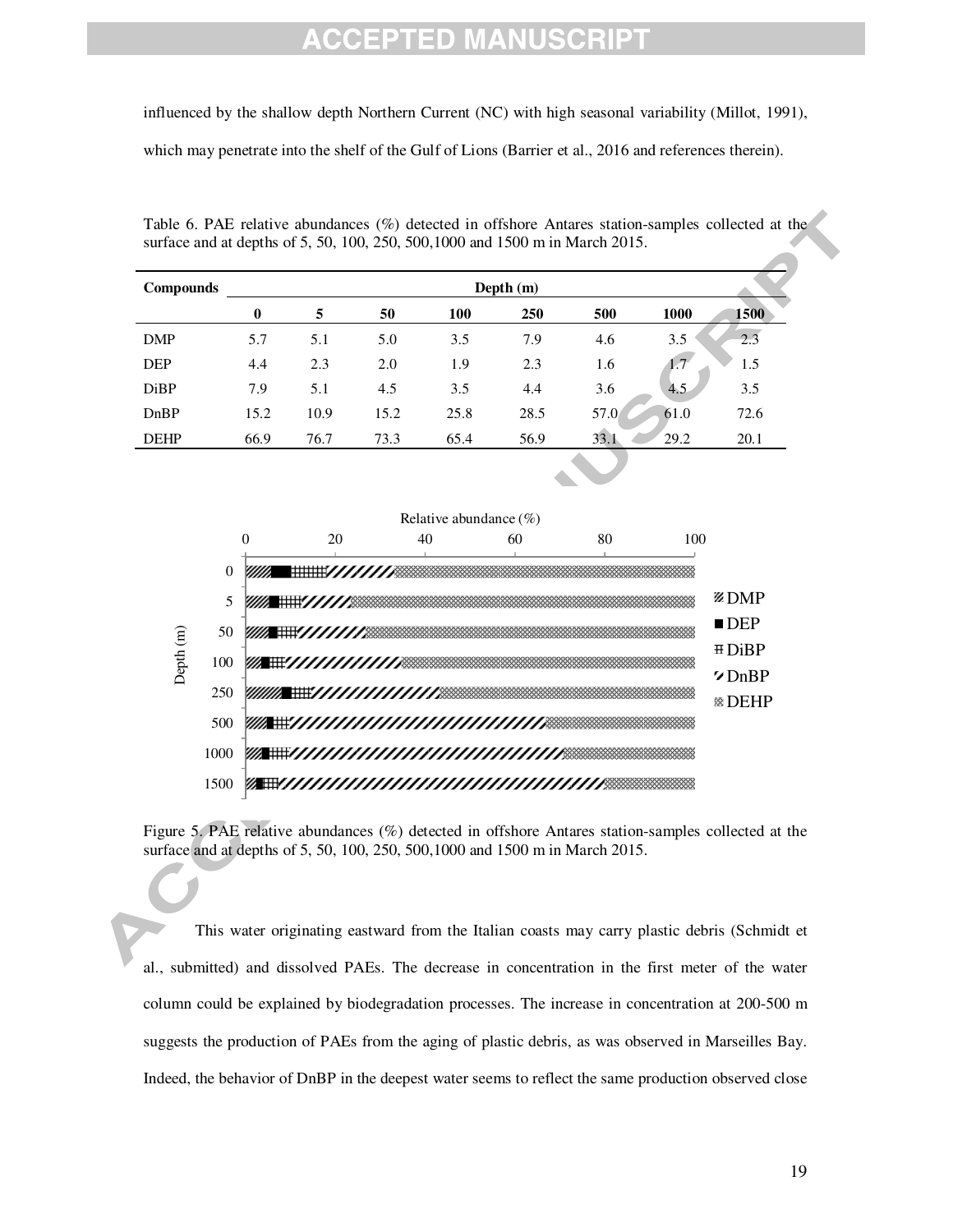#### **CCEPTED MANUSCRIPT**  $\overline{\mathbb{A}}$

to the bottom of the Marseilles area. These data were the first attempt to investigate the vertical distribution of PAEs in the water column.



Figure 6. Vertical profile (0-1500 m) of 5 PAEs, along with salinity, temperature (a), fluorescence and oxygen (b) detected at offshore Antares station in March 2015. The compounds detected were: (c) diethylhexyl phthalate (DEHP), (d) di-iso-butyl phthalate (DnBP), (e) diethyl phthalate (DEP), (f) di-nbutyl phthalate (DnBP) and (g) dimethyl phthalate (DMP).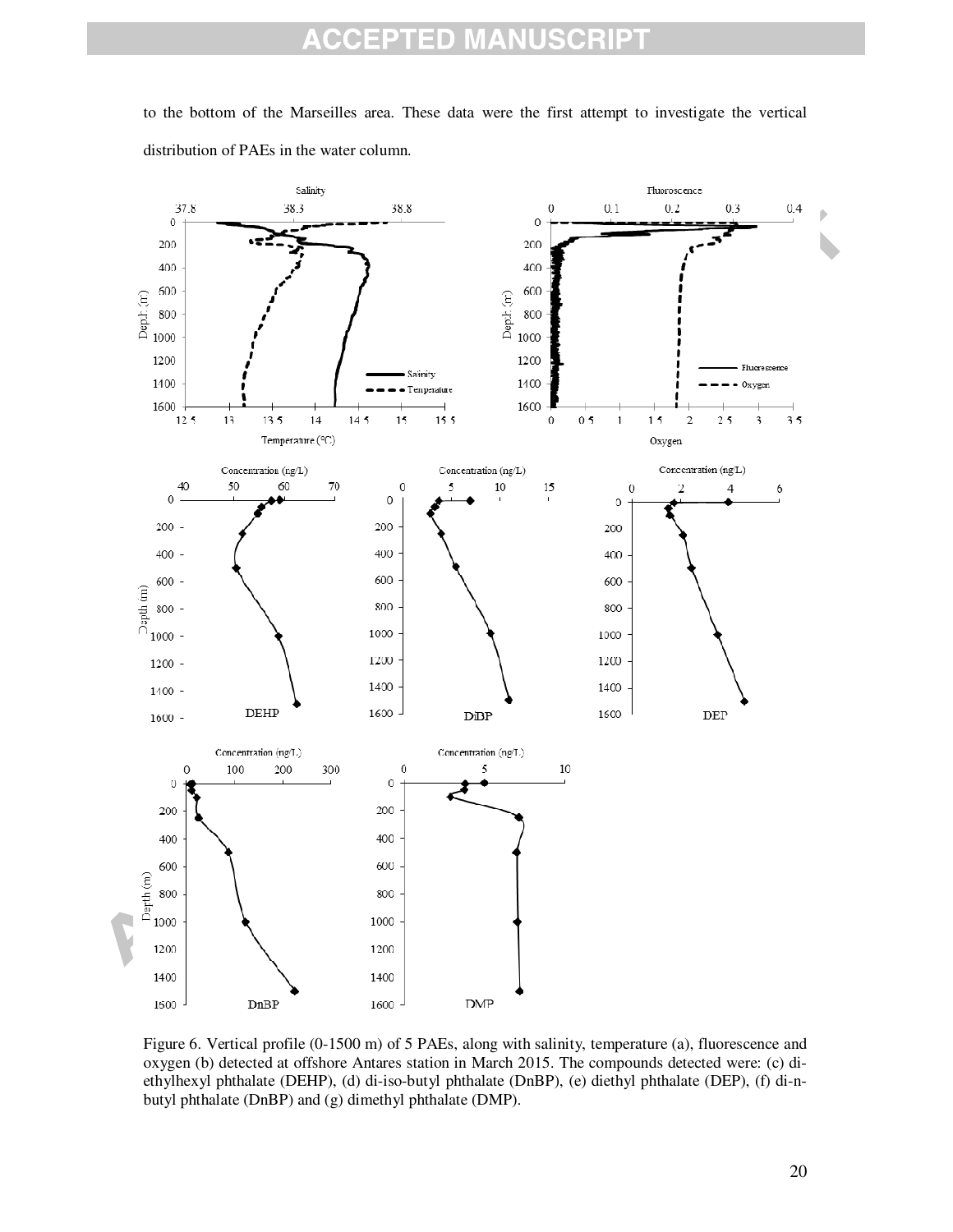## FPTED MANUSCRI

### *Rhone River and river mouth*

The total PAE concentrations ranged from 615.1 ng/L to 182.2-220.0 ng/L in the Rhone River plume (Table 4) suggesting that the Rhone is clearly a source of PAEs in the coastal area. Previous studies dealing with individual PAEs reported DMP concentrations in the range of  $2.5 - 5.5$  ng/L (Sanchez-Avila et al., 2012) in six rivers in Spain (Muga, Fluvià, Ter, Besòs, Llobregat and Ebro River). DEP was detected in different studies in the Seine River (France) in a range slightly higher than our data, from 46-208 ng/L (Teil et al., 2007) to 71-181 ng/L (Dargnat et al., 2009), as well as 52-284 ng/L in Spain (Sanchez-Avila et al., 2012). BzBP was also reported at low concentration in the range of 5-23 ng/L (Dargnat et al., 2009; Sanchez-Avila et al., 2012). Dargnat et al. (2009) and Teil et al. (2007) found similar concentrations of DEHP, 161-314 ng/L and 323-779 ng/L, respectively, in the Seine River. We found that DEHP was the most abundant PAE  $(66.1 \%)$  in the Rhone River followed by DiBP (20.5 %) and DnBP (6.6 %), whereas DMP, DEP and BzBP represented the smallest fractions (Table 5; Figure 4). The relative abundance of DEHP decreased from 66.1 % of the total PAEs in the river (S=0) to 48.4, 30.7 and 17.8 % in the plume stations (S=10-28). The opposite trend was observed for all other PAEs, especially for DnBP and DiBP, with DnBP values increasing from 6.6 to 11.9 % and from 20.5 to 62.0 % for DiBP. A similar trend was also observed for DMP and DEP. Changes in the relative abundance from the river to the plume could be due to different selective bacterial degradation and/or photodegradation processes occurring in the salty water. Only DiBP showed, after the concentration first decreased probably due to dilution effect, an increase in concentration and in relative abundance. This could be caused by some atmospheric input of this compound as it was already supposed in the Bay of Marseilles.

### **4. Conclusion**

A reliable analytical technique for measuring PAEs in natural seawater samples at trace levels was slightly improved and allowed determination of PAEs in seawater. This technique consists of the adsorption on PAEs from acidified seawater samples onto 200 mg Oasis HLB glass cartridges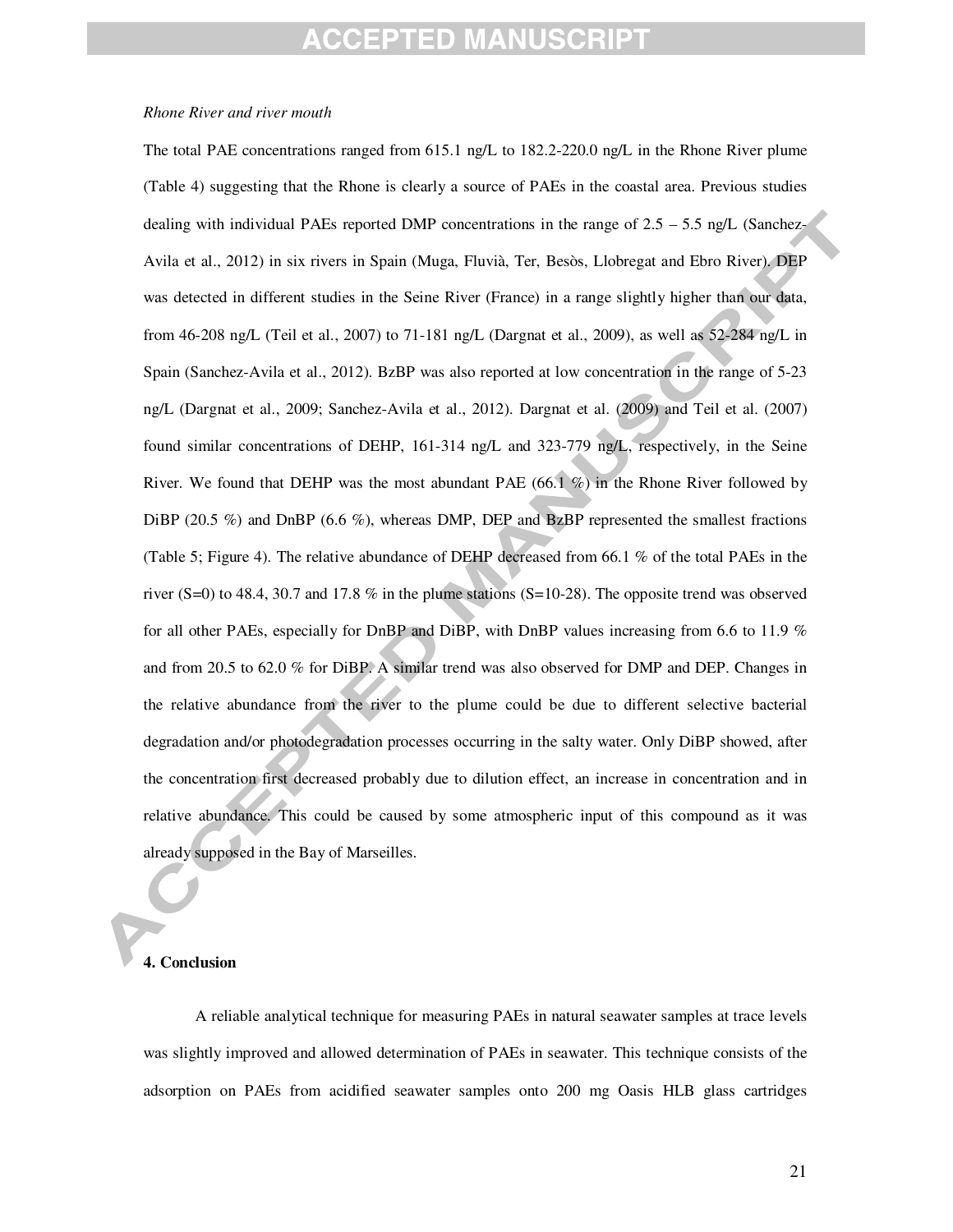followed by elution with ethyl acetate and determination by GC/MS. The recoveries of the PAEs from spiked seawater samples were found to be between 95-115 %, and the contamination was strongly reduced by using a number of precautions. Our results showed that the Rhone River was a source of PAE in estuary and in coastal area. Although DEHP was predominant in the river, its relative abundance decreased with increasing salinities, DiBP being predominant in the plume for a salinity of 28. We reported, for the first time, the PAE vertical profile (0-1500 m) from the offshore water, which had lower concentrations compared to the Bay of Marseilles. We observed that DEHP was also predominant in surface marine waters including offshore (0-250 m) and below the surface in Marseille Bay (5m). The opposite trend was found for DnBP for which concentrations significantly increased in mesopelagic waters. High concentrations of DnBP, DEHP and DiBP were detected close to the bottom (30 m) of the Bay of Marseilles. Such feature might be related to diffusion of PAEs released from the sediment surface very likely induced from plastic debris degradation and previously accumulated in the bottom. Precise origin of such material still needs to be determined. Other processes such as photochemical oxidation reactions in surface waters, bacterial degradation, are certainly important processes that regulate as well the distribution of PAEs in the water column. High PAE concentrations found in coastal area near Marseilles city strongly suggest that these organic compounds are very likely abundant in the whole Mediterranean that is surrounded by urbanized areas and that is submitted to relatively high inputs of rivers and atmospheric deposition compared to the global Ocean.

### **Acknowledgments**

This study was conducted as part of the PARTICULE-Région PACA, MERMEX-MISTRALS, AT-CONTAM of M I O, LABEX OT-Med projects supported by Pole Mer Méditerranée. This study is a contribution to the international SOLAS and LOICZ projects. We acknowledge the financial support from the PACA region, which provided a PhD scholarship for A. Paluselli. The authors are grateful to the crews of the R/V Antedon II and SAM-M I O platform for their operation at sea.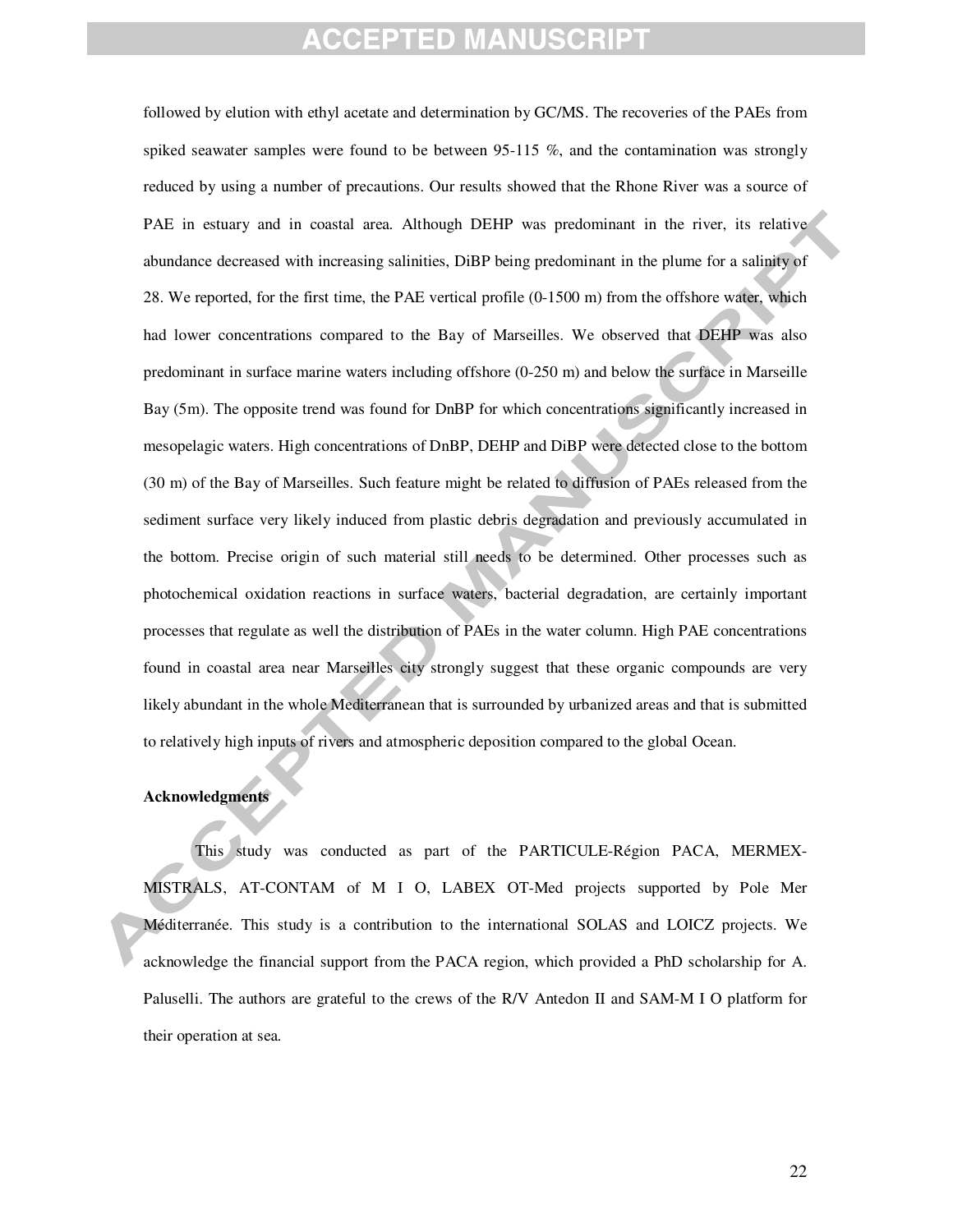# PTED MANU

### **References**

Aminot, Y., Litrico, X., Chambolle, M., Arnaud, C., Pardon, P., Budzindki, H., 2015. Development and application of a multi-residue method for the determination of 53 pharmaceuticals in water, sediment, and suspended solids using liquid chromatography-tandem mass spectrometry. Analytical and Bioanalytical Chemistry 407 (28), 8589-8604.

Andrady, A.L., 2011. Microplastics in the marine environment. Marine Pollution Bulletin 62 (8), 1596–1605.

Bakir, A., Rowland, S.J., Thompson, R.C., 2014. Enhanced desorption of persistent organic pollutants from microplastics under simulated physiological conditions. Environmental Pollution 185, 16-23.

Barrier, N., Petrenko, A.A, Ourmières, Y., 2016. Strong intrusions of the Northen Mediterranean Current on the eastern Gulf of Lion: insights from in-situ observations and high resolution numerical modeling. Ocean Dynamics 66 (3), 313-327.

Becker, K., Seiwert, M., Angerer, J., Heger, W., Koch, H.M., Nagorka, R., Roßkamp, E., Schluter, C., Seifert, B., Ullrich, D., 2004. DEHP metabolites in urine of children and DEHP in house dust*.* International Journal of Hygiene and Environmental Health 207, 409–417.

Berrojalbiz, N., Dachs, J., Ojeda, M.J., Valle, M.C., Castro-Jimenez, J., Wollgast, J., Ghiani, M., Hanke, G., Zaldivar, J.M., 2011. Biogeochemical and physical controls on concentrations of polycyclic aromatic hydrocarbons in water and plankton of the Mediterranean and Black Sea. Global Biogeochemical Cycle 25 (4).

Bonini, M., Errani, E., Zerbinati, G., Ferri, E., Girotti, S., 2008. Extraction and gas chromatographic evaluation of plasticizers content in food packing film. Microchemical Journal 90, 31-36.

Brossa, L., Marcé, R., Borrull, F., Pocurull, E., 2005. Occurrence of twenty-six endocrine-disrupting compounds in environmental water samples from Catalogna, Spain. Environmental Toxicology and Chemistry 24, 261-267.

Browne M.A., Galloway T., Thompson R., 2007. Microplastic-an emerging contaminant of potential concern?. Integrated Environmental Assessment and Management 3 (4), 559-566.

Castro-Jimenez, J., Deviller, G., Ghiani, M., Loos, R., Mariani, G., Skejo, H., Umlauf, G., Wollgast, J., Laugier, T., Heas-Moisan, K., Leaute, F., Munschy, C., Tixier, C., Tronczynski, J., 2008. PCDD/F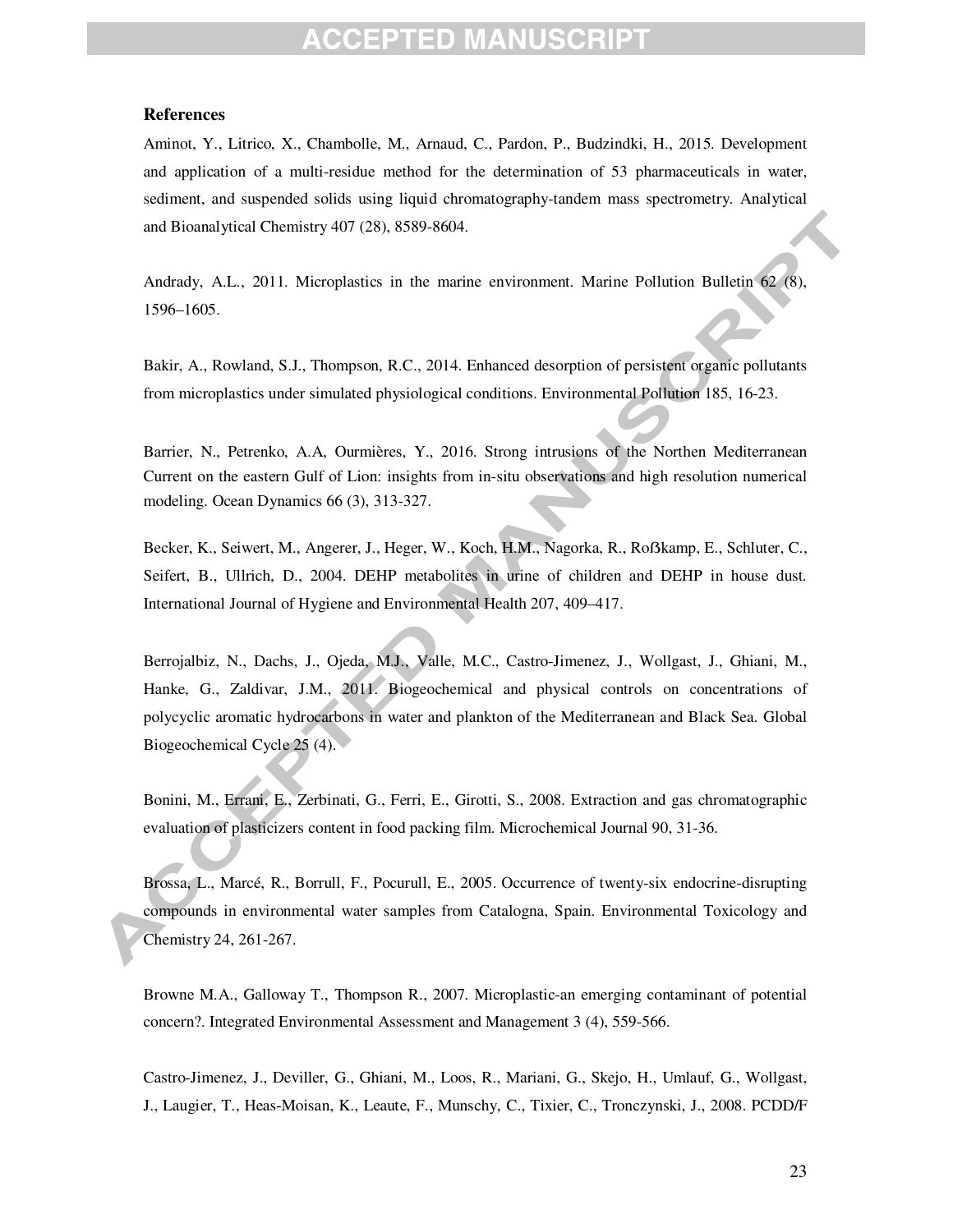# FPTFD MANL

and PCB multi-media ambient concentrations, congener patterns and occurrence in a Mediterranean coastal lagoon (Etang de Thau, France). Environmental Pollution 156 (1), 123-125.

Castro-Jimenez, J., Eisenreich, S.J., Ghiani, M., Mariani, G., Skejo, H., Umlauf, G., Wollgast, J., Zaldivar, J.M., Berrojalbiz, N., Reuter, H.I., Dachs, J., 2010. Atmospheric occurrence and deposition of polychlorinated dibenzo-p-dioxins and dibenofurans (PCDD/Fs) in the open Mediterranean Sea. Environmental Science of Technology 44 (14), 5456-5463.

Castro-Jimenez, J., Berrojalbiz, N., Wollgast, J., Dachs, J., 2012. Polycyclic aromatic hydrocarbons (PAHs) in the Mediterranean Sea: Atmospheric occurrence, deposition and decoupling with settling fluxes in the water column. Environmental Pollution 166, 40-47.

CEH, 2015. Acrylic Resins and Plastics. Chemical Economic Handbook.

Chang, B.V., Yang, C.M., Cheng, C.H., Yuan, S.Y., 2004. Biodegradation of phthalates ester by two bacteria strains. Chemosphere 55 (4), 533-538.

Cossa, D., Fanget, A.S., Chiffoleau, J.F., Bassetti, M.A., Buscail, R., Dennielou, B., Briggs, K., Arnaud, M., Guédron, S., Berné, S., 2017. Chronology of anthropogenic trace elements accumulation in the Rhone pro-delta sediments (northwestern Mediterranean) during the last 400 years. MERMEX special issue Progress Oceanography, this issue.

Cozar, A., Sanz-Martin, M., Marti, E., Gonzalez-Gordillo, J.I., Ubeda, B., Galvez, J.A., Irigoien, X., Duarte, C.M., 2015. Plastic accumulation in the Mediterranean Sea. PLoS ONE 10 (4).

Crisp, T.M., Clegg, E.D., Cooper, R.L., Wood, W.P., Anderson, D.G., Baetcke, K.P., Hoffmann, J.L., Morrow, M.S., Rodier, D.J., Schaeffer, J.E., Touart, L.W., Zeeman, M.G., Patel, Y.M., 1998. Environmental endocrine disruption: an effects assessment and analysis. Environmental Health Perspectives 106 (1), 11–56.

Dargnat, C., Teil, M.J., Chevreuil, M., Blanchard, M., 2009. Phthalate removal throughout wastewater treatment plant: Case study of Marne Aval station (France). Science of The Total Environment 1235– 1244.

Del Carlo, M., Pepe, A., Sacchetti, G., Compagnone, D., Mastrocola, D., Cichelli, A., 2008. Determination of phthalate esters in wine using solid-phase extraction and gas chromatography–mass spectrometry. Food Chemistry 111, 771–777.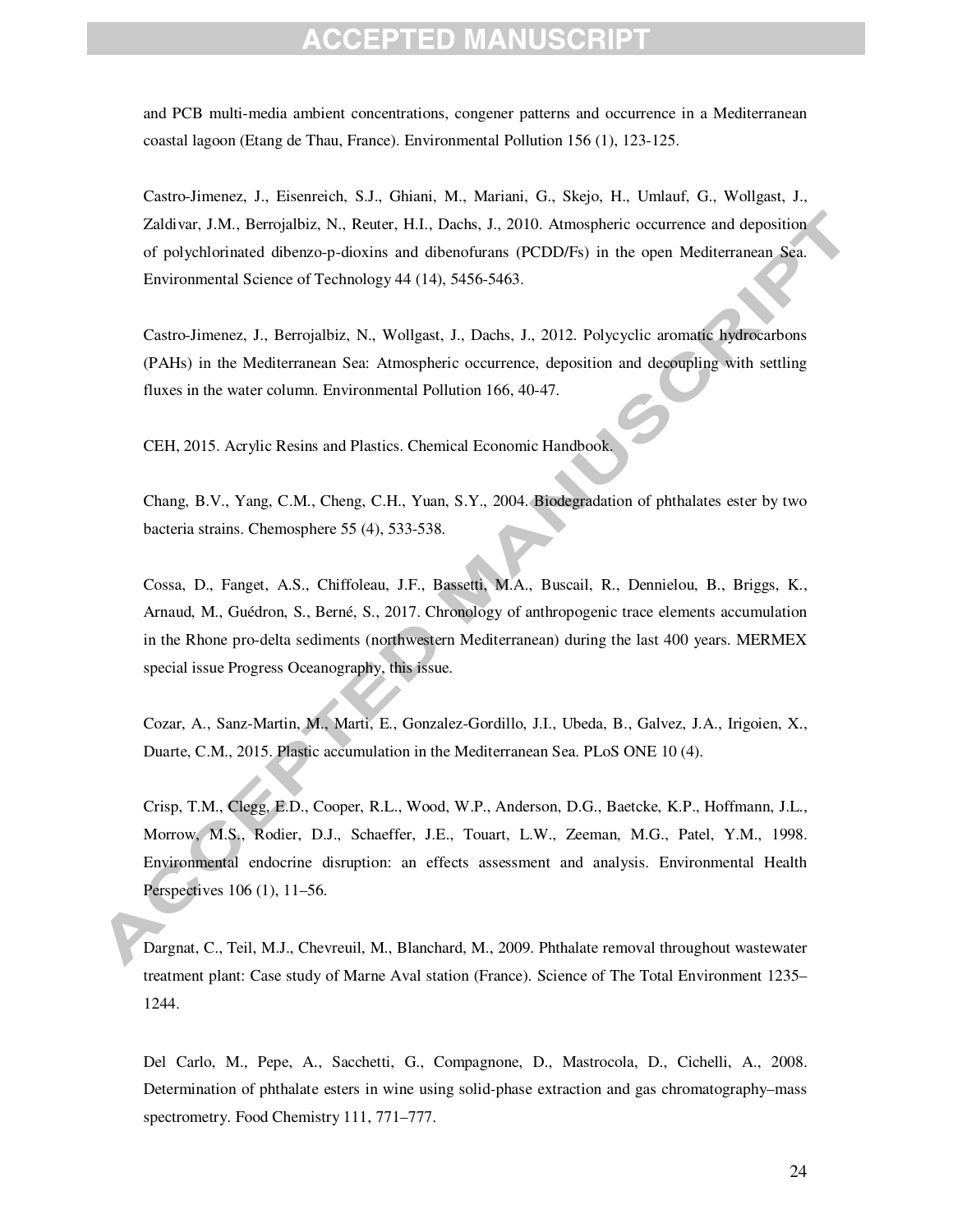# ED MZ

Deudero, S., Alomar, C., 2015. Mediterranean marine biodiversity under threat: Reviewing influence of marine litter on species. Marine Pollution Bulletin 98 (1-2), 58-68.

ECHA (European Chemicals Agency), 2013. Annex XV dossier proposal for identification of a substance as a CMR Cat 1 or 2.

EPA (Environmental Protection Agency), 1996. Phthalates esters by gas chromatography with electron capture detection (GC/ECD). Method 506.

Fasano, E., Bono-Blay, F., Cirillo, T., Montuori, P., Lacorte, S., 2012. Migration of phthalates, alkylphenols, bisphenol A and di(2-ethylhexyl)adipate from food packaging. Food Control 27 (1), 132-138.

Faure, F., Demars, C., Wieser, O., Kunz, M., De Alencastro, L.F., 2015. Plastic pollution in Swiss surface waters: nature and concentrations, interaction with pollutants. Environmental Chemistry 12 (5), 582-591.

Ferreira, I.D., Morita, D.M., 2012. Ex-situ bioremediation of Brazilian soil contaminated with plasticizers process wastes. Brazilian Journal of Chemical Engineering 29 (1), 77-86.

Fu, P., Kawamura, K., Okuzawa, K., Aggarwal, S.G., Wang, G., Kanaya, Y., Wang, Z., 2008. Organic molecular compositions and temporal variations of summertime mountain aerosols over Mt. Tai, North China Plain. Journal of Geophysical Research 11.

Fu, P., Kawamura, K., Barrie, L.A., 2009. Photochemical and other source of organic compounds in the Canadian high Artic aerosol pollution during winter-spring. Environmental Science and Technology 43, 286-292.

Fu, P., Kawamura, K., Chen, J., Charrière, B., Sempéré, R., 2013. Organic molecular composition of marine aerosols over the Arctic Ocean in summer: contributions of primary emission and secondary aerosol formation. Biogeosciences 10, 653–667.

Gao, D., Li, Z., Wen, Z., Ren, N., 2014. Occurrence and fate of phthalate esters in full-scale domestic wastewater treatment plants and their impact on receiving waters along the Songhua River in China. Chemosphere 95, 24–32.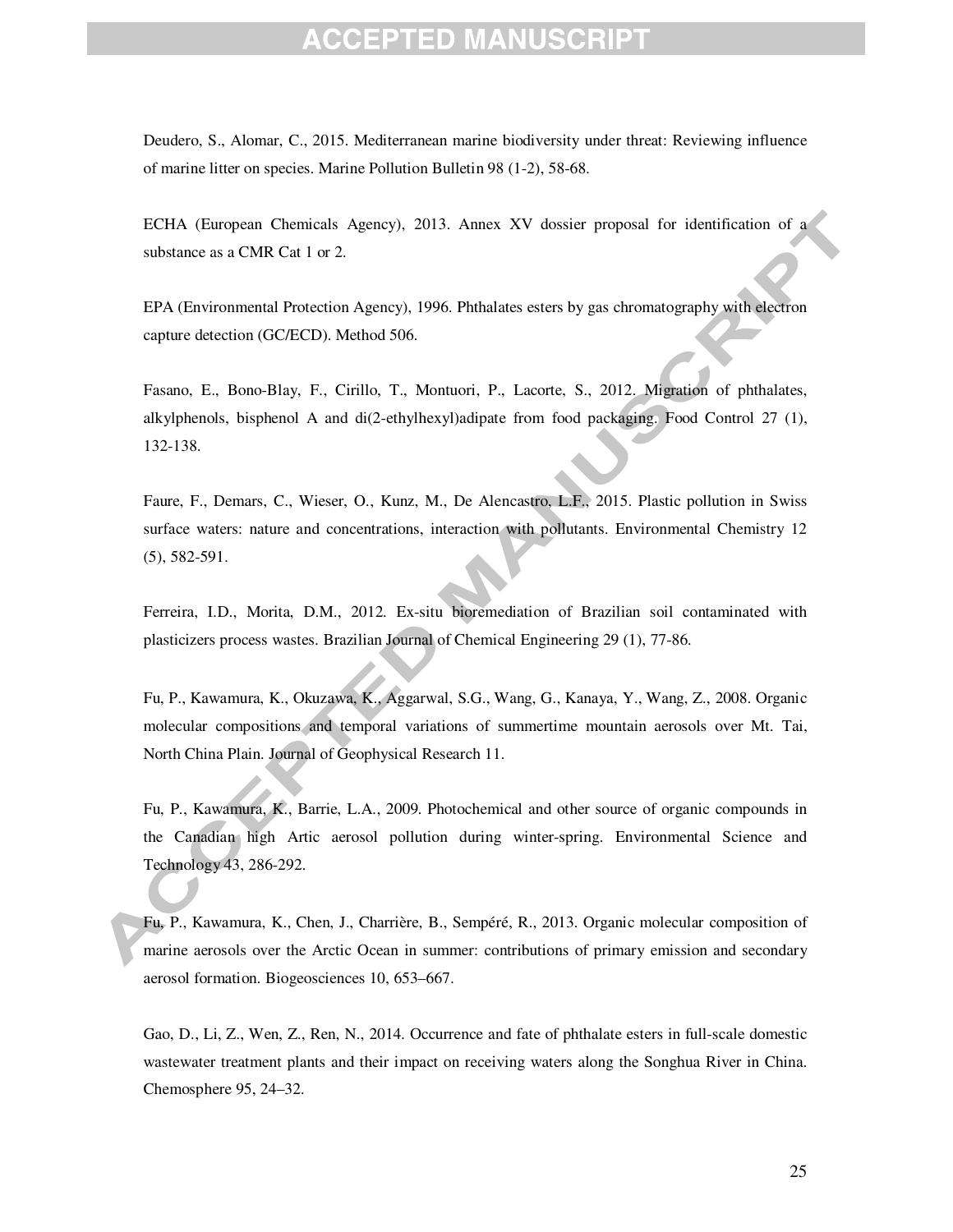# FPTED MANU

Gao, J., Chi, J., 2015. Biodegradation of phthalate acid esters by different marine microalgal species. Marine Pollution Bulletin 99, 70–75.

Guigue, C., Tedetti, M., Giorgi, S., Goutx, M., 2011. Occurrence and distribution of hydrocarbons in the surface microlayer and subsurface water from the urban coastal marine area off Marseilles, Northwestern Mediterranean Sea. Marine Pollution Bulletin 62 (12), 2741-2752.

Guigue, C., Tedetti, M., Ferretto, N., Garcia, N., Goutx, M., 2014. Spatial and seasonal variabilities of dissolved hydrocarbons in surface waters from the Northwestern Mediterranean Sea: Results from one year intensive sampling. Science of the Total Environment 466-467, 650-662.

Halden, R.U., 2010*.* Plastics and Health Risks. Annual Review of Public Health 31, 179-194.

He, W., Qin, N., Kong, X., Liu, W., He, Q., Ouyang, H., Yang, C., Jiang, Y., Wang, Q., Yang, B., Xu, F., 2013. Spatio-temporal distributions and the ecological and health risks of phthalate esters (PAEs) in the surface water of a large, shallow Chinese lake. Science of the Total Environment 461–462, 672– 680.

Holahan, M.R., Smith, C.A., 2015. Phthalates and neurotoxic effects on hippocampal network plasticity. NeuroToxicology 48, 21–34.

Horn, O., Nalli, S., Cooper, D., Nicell, J., 2004. Plasticizer metabolites in the environment. Water Research 38, 3693–3698.

IARC, 2000. Monograph on the evaluation of carcinogenic risk to humans: some industrial chemicals, di(2-ethylhexyl) phthalate. IARC Monographs 77, 41-148.

Kamrin, M.A., 2009. Phthalate Risks, Phthalate Regulation, and Public Health: A Review. Journal of Toxicology and Environmental Health 12 (2), 157-174.

Latini, G., 2005. Monitoring phthalate exposure in humans. Clinica Chimica Acta 361 (1-2), 20–29.

Li, J., Su, Q., Li, K., Sun, C., Zhang, W., 2013. Rapid analysis of phthalates in beverage and alcoholic samples by multi-walled carbon nanotubes/silica reinforced hollow fibre-solid phase microextraction. Food Chemistry 141 (4), 3714–3720.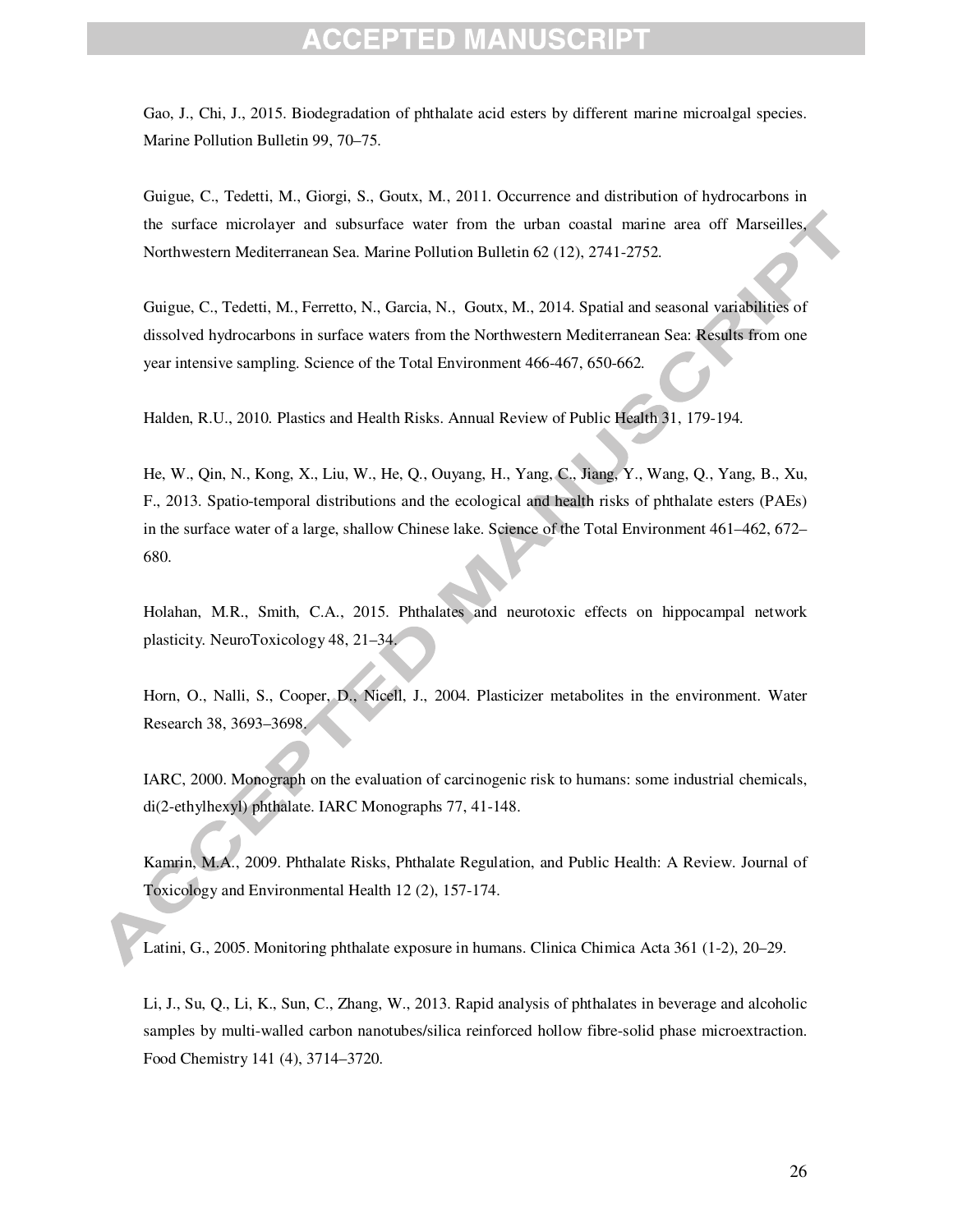Liou, S., Yang, G.C.C., Wang, C., Chiu, Y., 2014. Monitoring of PAEMs and beta-agonists in urine for a small group of experimental subjects and PAEs and beta-agonists in drinking water consumed by the same subjects. Journal of Hazardous Materials 277, 169–179.

Lyche, J.L., Gutleb, A.C., Bergman, A., Eriksen, G.S., Murk, A.J., Ropstad, E., Saunders, M., Skaare, J.U., 2009. Reproductive and Developmental Toxicity of Phthalates. Journal of Toxicology and Environmental Health 12 (4), 225-249.

Martini, S., Michotey, V., Casalot, L., Bonin, P., Guasco, S., Garel, M., Tamburini, C., 2016. Bacteria as part of bioluminescence emission at the deep ANTARES station (North-Western Mediterranean Sea) during a one-year survey. Deep-Sea Research I 116, 33-40.

Meeker, J.D., Sathyanarayana, S., Swan, S.H., 2009. Phthalates and other additives in plastics: human exposure and associated health outcomes. Philosophical transaction of The Royal Society B 364 (1526), 2097-2113.

Millot, C., 1991. Mesoscale and seasonal variabilities of the circulation in the western Mediterranean. Dynamics of Atmospheres and Oceans 15 (3-5), 179-214.

Munshi, A.B., Karim, N., Shaukat, S., Hashmi, D., Boardman, G.D., Flick, G.J., 2013. Toxicity of Phthalate Esters in Fish and Shellfish from Virginia Beach Using Matrix Solid Phase Dispersion (MSPD) and GC-MS. Journal of The Chemical Society Of Pakistan 35 (6), 1463-1471.

Net, S., Dumoulin, D., El-Osmani, R., Rabodonirina, S., Ouddane, B., 2014. Case study of PAHs, Me-PAHs, PCBs, Phthalates and Pesticides Contamination in the Somme River water, France. International Journal of Environmental Research 8(4), 1159-1170.

Net, S., Delmont, A., Sempéré, R., Paluselli, A., Ouddane, B. Reliable quantification of phthalates in environmental matrices (air, water, sludge, sediment and soil): A review. 2015 a. The Science of Total Environment. 515–516 , 162–180. http://dx.doi.org/10.1016/j.scitotenv.2015.02.013.

Net, S., Sempéré, R., Delmont, A., Paluselli, A., Ouddane, B., 2015 b. Occurrence, Fate, Behavior and Ecotoxicological State of Phthalates in Different Environmental Matrices. Environmental Science of Technology 49 (7), 4019–4035.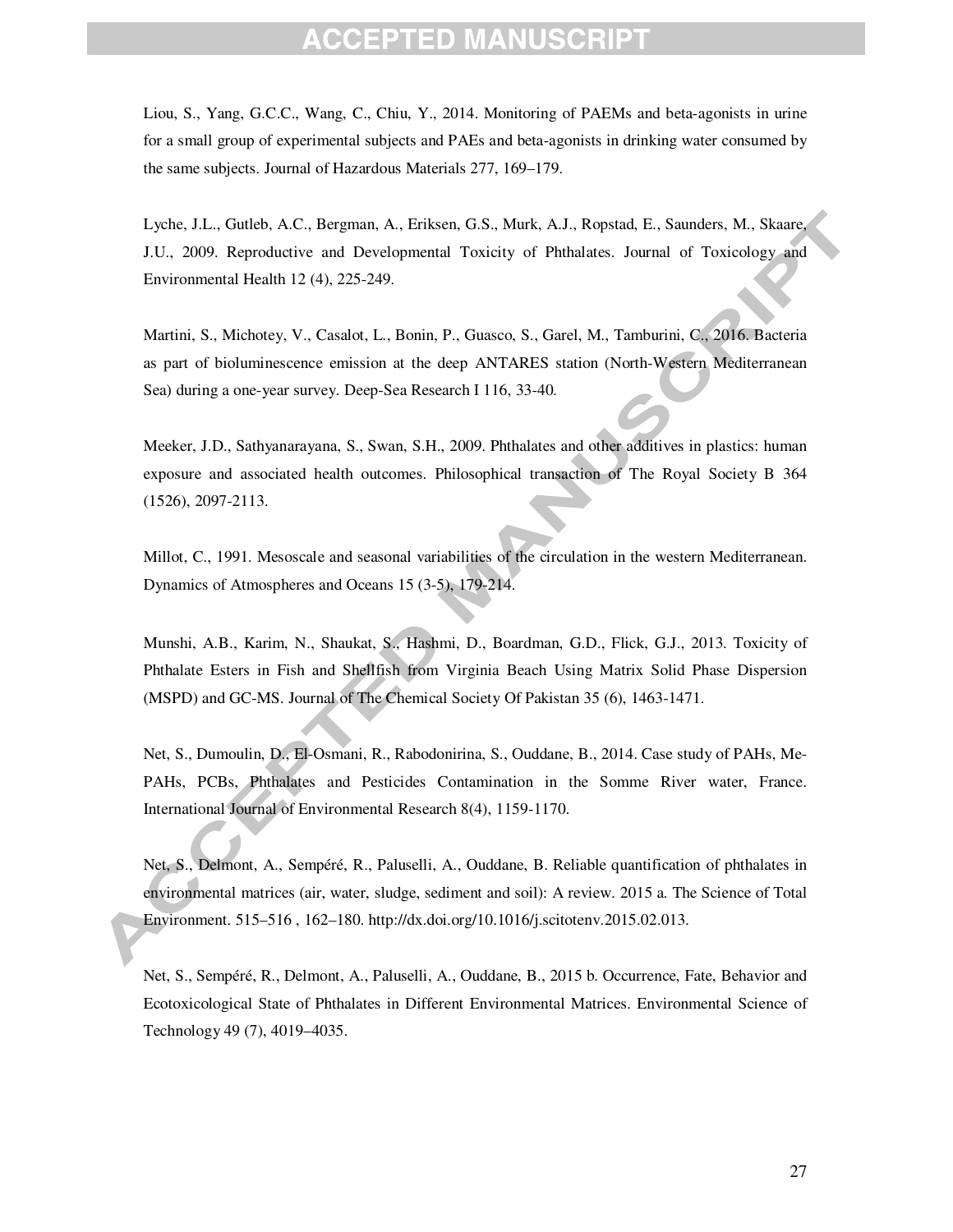# EPTED MANU

Para, J., Coble, P.G., Charrière, B., Tedetti, M., Fontana, C., Sempéré, R., 2010. Fluorescence and absorption properties of chromophoric dissolved organic matter (CDOM) in coastal surface waters of the northwestern Mediterranean Sea, influence of the Rhône River. Biogeosciences 7, 4083-4103.

Pedrotti, M.L., Petit, S., Elineau, A., Bruzaud, S., Crebassa, J.C., Dumontet, B., Marti, E., Gorsky, G., Cozar, A., 2016. Changes in the floating plastic pollution of the Mediterranean Sea in relation to the distance to land. PLoS ONE 11 (8).

Pergent, G., Bazairi, H., Bianchi, C.N., Boudouresque, C.F., Buia, M.C., Clabaut, P., Harmelin, M., Mateo, M.A., Montefalcone, M., Morri, C., Orfanidis, S., Pergent-Martini, C., Semroud, R., Serrano, O., Verlaque, M., 2012. Mediterranean seagrass meadows: resilience and contribution to climate change mitigation. A short summary. IUCN.

Sanchez-Avila, J., Fernandez-Sanjuan,M., Vicente, J., Lacorte, S., 2011. Development of a multiresidue method for the determination of organic micropollutants in water, sediment and mussels using gas chromatography–tandem mass spectrometry. Journal of Chromatography A 1218, 6799–6811.

Sanchez-Avila, J., Tauler, R., Lacorte, S., 2012. Organic micropollutants in coastal waters from NW Mediterranean Sea: Sources distribution and potential risk. Environment International 46, 50–62.

Schmidt, N., Thibault, D., Galgani, F., Paluselli, A., Sempéré, R., 2017. Occurrence of microplastics and potential contribution of phthalates in the surface waters of the Gulf of Lion(NW Mediterranean Sea). Progress in Oceanography, Mermex special issue, submitted.

Sempéré, R., Charrière, B., Van Wambeke, F., Cauwet, G., 2000. Carbon inputs of the Rhône River to the Mediterranean Sea: Biogeochemical implications. Global Biogeochemical Cycles 14 (2), 669-681.

Sempéré, R., Tedetti, M., Panagiotopoulos, C., Charrière, B., Van Wambeke, F., 2008. Distribution and bacterial availability of dissolved neutral sugars in the South East Pacific. Biogeosciences 5, 1165–1173.

Sempéré, R., Para, J., Tedetti, M., Chattière, B., Mallet, M., 2015. Variability of Solar radiation and CDOM in Surface Coastal Waters of the Northwestern Mediterranean Sea. Photochemistry and Photobiology 91 (4), 851-561.

Serôdio, P., Nogueria, J.M.F., 2006. Considerations on ultra-trace analysis of phthalates in drinking water. Water Research 40 (13), 2572–2582.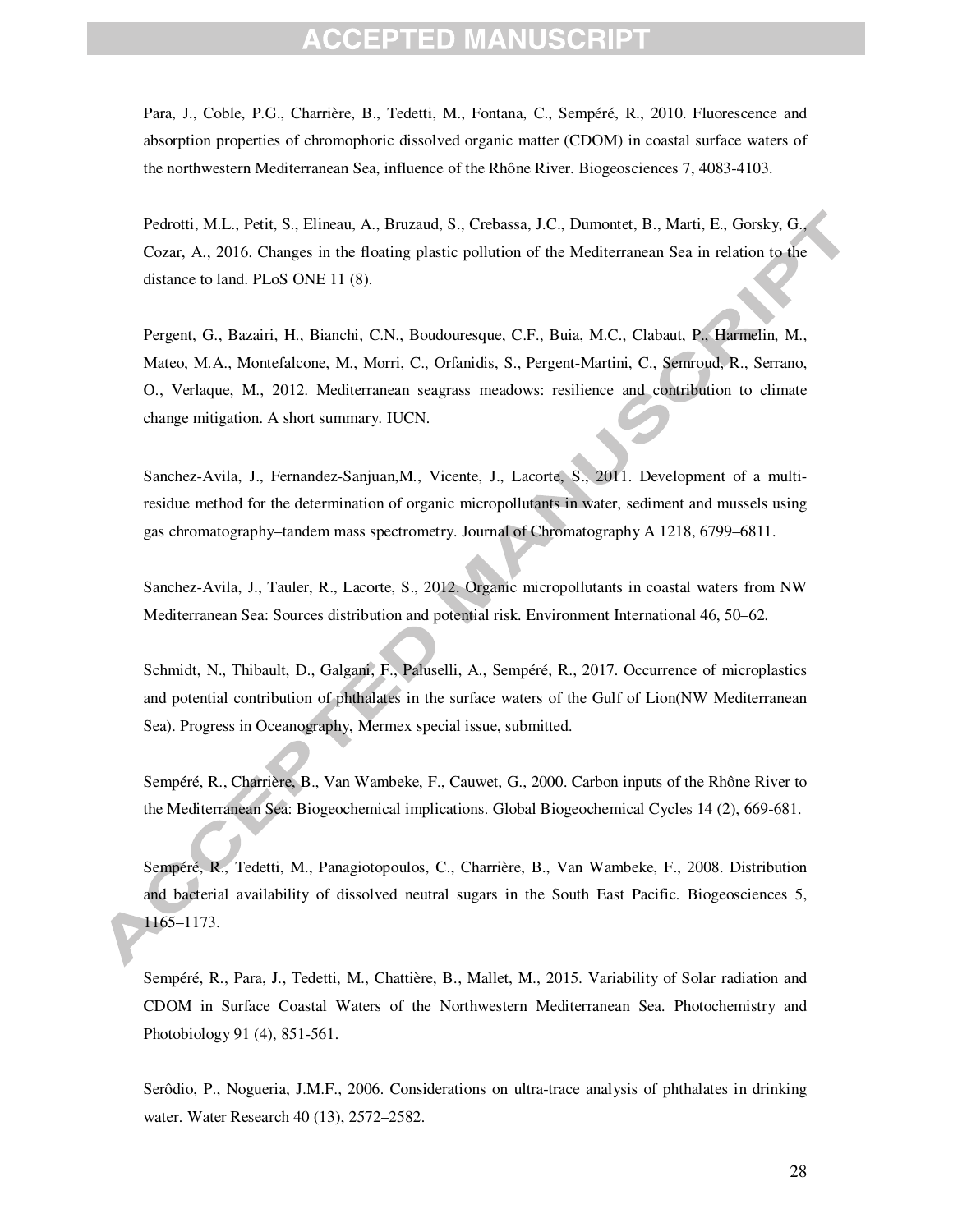# EPTED MANU

Simoneit, B.R.T., Medeiros, P.M., Didyk, B.M., 2005. Combustion Products of Plastics as Indicators for Refuse Burning in the Atmosphere. Environmental Science of Technology 39 (18), 6961–6970.

Staples, C.A., Peterson, D.R., Parkerton, T.F., Adams, W.J., 1997. The environmental fate of phthalate esters: a literature review. Chemosphere 35 (4), 667-749.

Suaria, G., Avio, C. G., Mineo, A., Lattin, G. L., Magaldi, M.G., Belmonte, G., Moore, C. J., Regoli, F., Aliani, S. 2016. The Mediterranean Plastic Soup: synthetic polymers in Mediterranean surface waters. Nature Scientific Reports 6, 37551 (2016), doi:10.1038/srep37551

The Mermex Group, 2011. Marine ecosystems responses to climatic and anthropogenic forcings in the Mediterranean. Progress in Oceanography 91, 97–166.

Teil, M., Blanchard, M., Dargnat, C., Larcher-Tiphagne, K., Chevreuil, M., 2007. Occurrence of phthalates diesters in river of the Paris district (France). Hydrological Processes 21, 2515-2525.

Tienpont, B., 2004. Determination of Phthalates in Environmental, Food and Biomatrices. An Analytical Challenge. PhD Thesis. Department of Organic Chemistry Ghent University.

Turner, A., Rawling, M.C., 2000. The behaviour of di-(2-ethylhexyl) phthalate in estuaries. Marine Chemistry 68 (3), 203–217.

UNEP Chemicals, 2002. Regionally based assessment of persistent toxic substances. Mediterranean Regional Report, UNEP, Geneve.

Wang, I., Lin, C., Lin, Y., Hsieh, W., Chen, P., 2014. Early life phthalate exposure and atopic disorders in children: A prospective birth cohort study. Environment International 62, 48–54.

Wang, F., Xia, X., Sha, Y., 2008. Distribution of Phthalic Acid Esters in Wuhan section of the Yangtze River, China. Journal of Hazardous Materials 154, 317–324.

Wofford, H.W., Wilsey, C.D., Neff, G.S., Giam, C.S., Neff, J.M., 1981. Bioaccumulation and metabolism of phthalate esters by oysters, brown shrimp, and sheepshead minnows. Ecotoxicology and Environmental Safety 5 (2), 202-210.